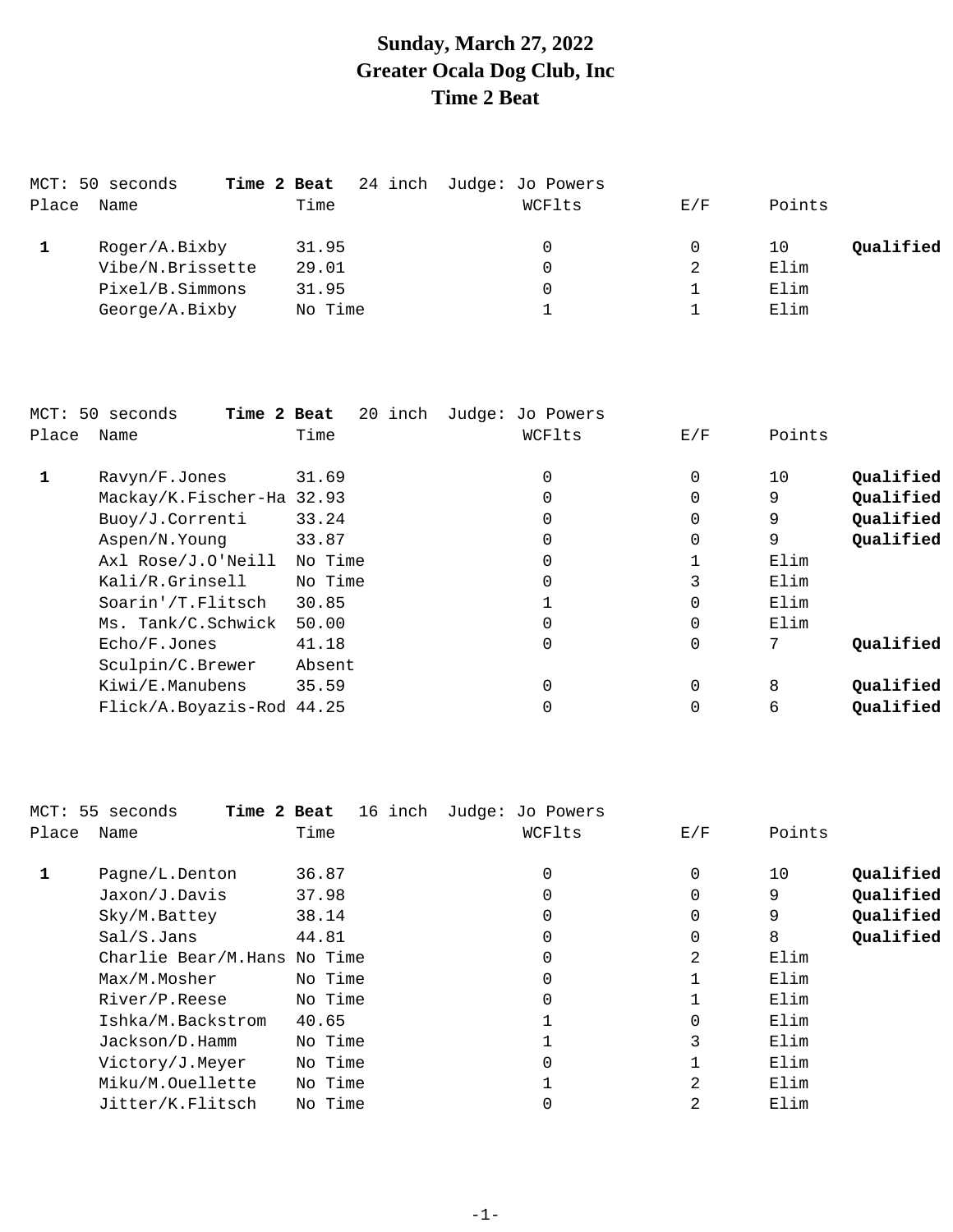| Remy/L.Clark<br>No Time |  |  | Elim |
|-------------------------|--|--|------|
|-------------------------|--|--|------|

|       | MCT: 60 seconds  | 12 inch<br>Time 2 Beat | Judge: Jo Powers |     |                 |
|-------|------------------|------------------------|------------------|-----|-----------------|
| Place | Name             | Time                   | WCFlts           | E/F | Points          |
|       | Spiffy/S.Price   | 31.60                  | 0                | 0   | Qualified<br>10 |
|       | Ernie/N.Pagan    | 32.75                  | 0                | 0   | Qualified<br>9  |
|       | Kimber/N.Schanda | 34.60                  |                  | 0   | Elim            |
|       | Rave/J.Valloze   | 43.23                  | 0                |     | Elim            |
|       | Marney/E.Benson  | 52.69                  | 2                | 0   | Elim            |
|       | Taylor/J.Kern    | 56.02                  | 2                | 2   | Elim            |
|       | Dylan/M.Mosher   | No Time                | 0                |     | Elim            |

|       | MCT: 60 seconds<br>Time 2 Beat |         | 8 inch Judge: Jo Powers |     |                 |
|-------|--------------------------------|---------|-------------------------|-----|-----------------|
| Place | Name                           | Time    | WCFlts                  | E/F | Points          |
|       | Kiah/C.Warrick                 | 47.53   | $\Omega$                |     | Qualified<br>10 |
|       | Lexi/C.Tolson                  | No Time | $\Omega$                |     | Elim            |
|       | Paris/W.Carlson                | 35.33   |                         | 0   | Elim            |
|       | Geni/J.Culhane                 | No Time | 0                       |     | Elim            |

 Total Number of Dogs Showing: 39 Total Number of Dogs Absent: 1 Total Number of Dogs Withdrawn: 0 Total Number of Dogs Not Scored: 0 Total Number of Qualifiers: 15 Percent Qualified: 38.5%

|            | MCT: 50 seconds         | Time 2 Beat Pref 20 inch Judge: Jo Powers |          |     |        |           |
|------------|-------------------------|-------------------------------------------|----------|-----|--------|-----------|
| Place Name |                         | Time                                      | WCFlts   | E/F | Points |           |
|            | Jolie-Ko/M.Spence 45.77 |                                           | $\Omega$ | 0   | 10     | Qualified |
|            | Derby/J.Johnson         | Absent                                    |          |     |        |           |
|            | Kaiser/P.Henderson      | Absent                                    |          |     |        |           |
|            | Bjorn/K.Jones           | Absent                                    |          |     |        |           |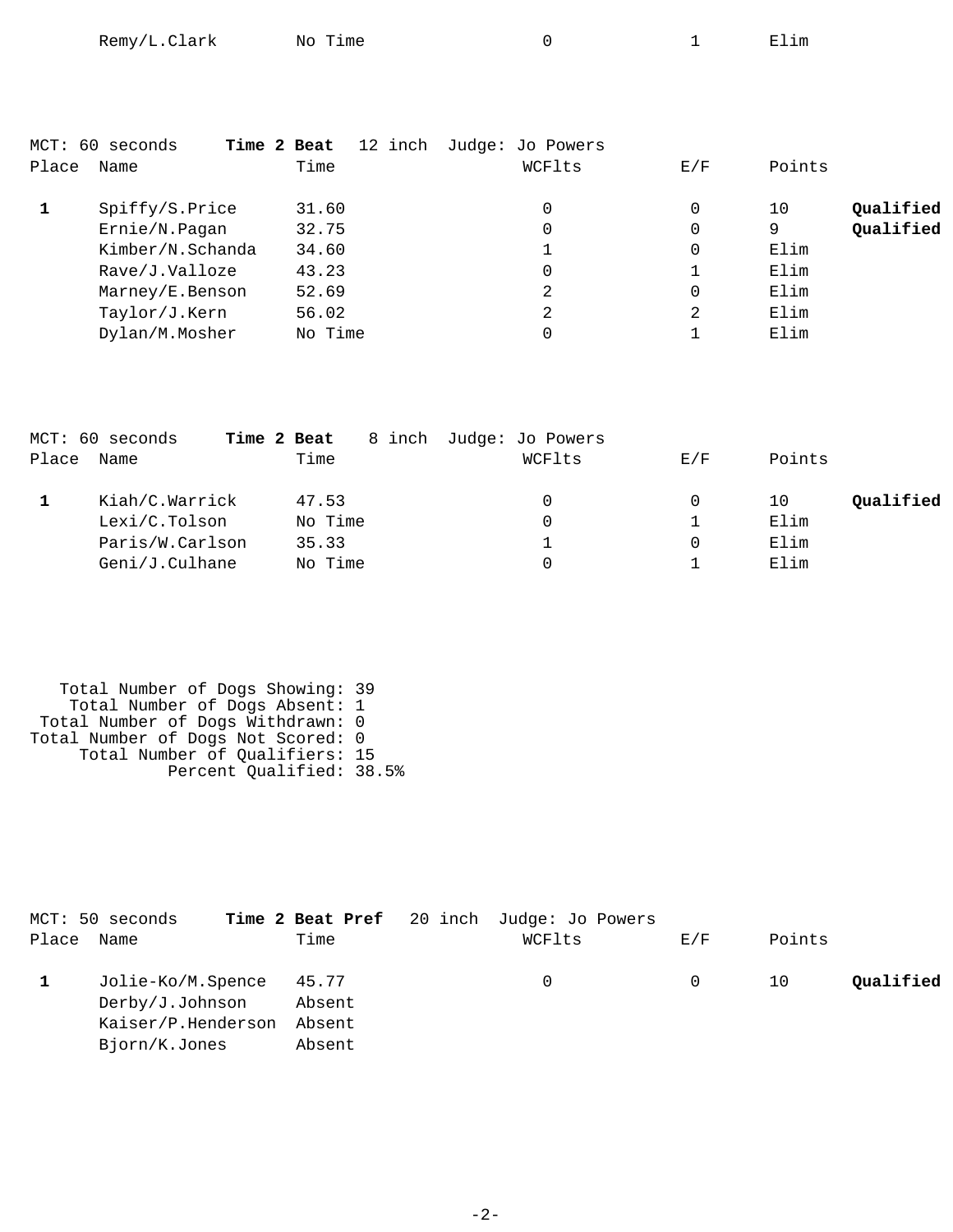| Place      | MCT: 55 seconds<br>Name | Time 2 Beat Pref 16 inch<br>Time | Judge: Jo Powers<br>WCFlts | E/F | Points          |
|------------|-------------------------|----------------------------------|----------------------------|-----|-----------------|
|            | Rocket/J.Jordan         | Absent                           |                            |     |                 |
| Place Name | MCT: 60 seconds         | Time 2 Beat Pref 12 inch<br>Time | Judge: Jo Powers<br>WCFlts | E/F | Points          |
| 1          | Frankie/M.Hansen        | 34.25                            | 0                          | 0   | Qualified<br>10 |

 Total Number of Dogs Showing: 2 Total Number of Dogs Absent: 4 Total Number of Dogs Withdrawn: 0 Total Number of Dogs Not Scored: 0 Total Number of Qualifiers: 2 Percent Qualified: 100.0%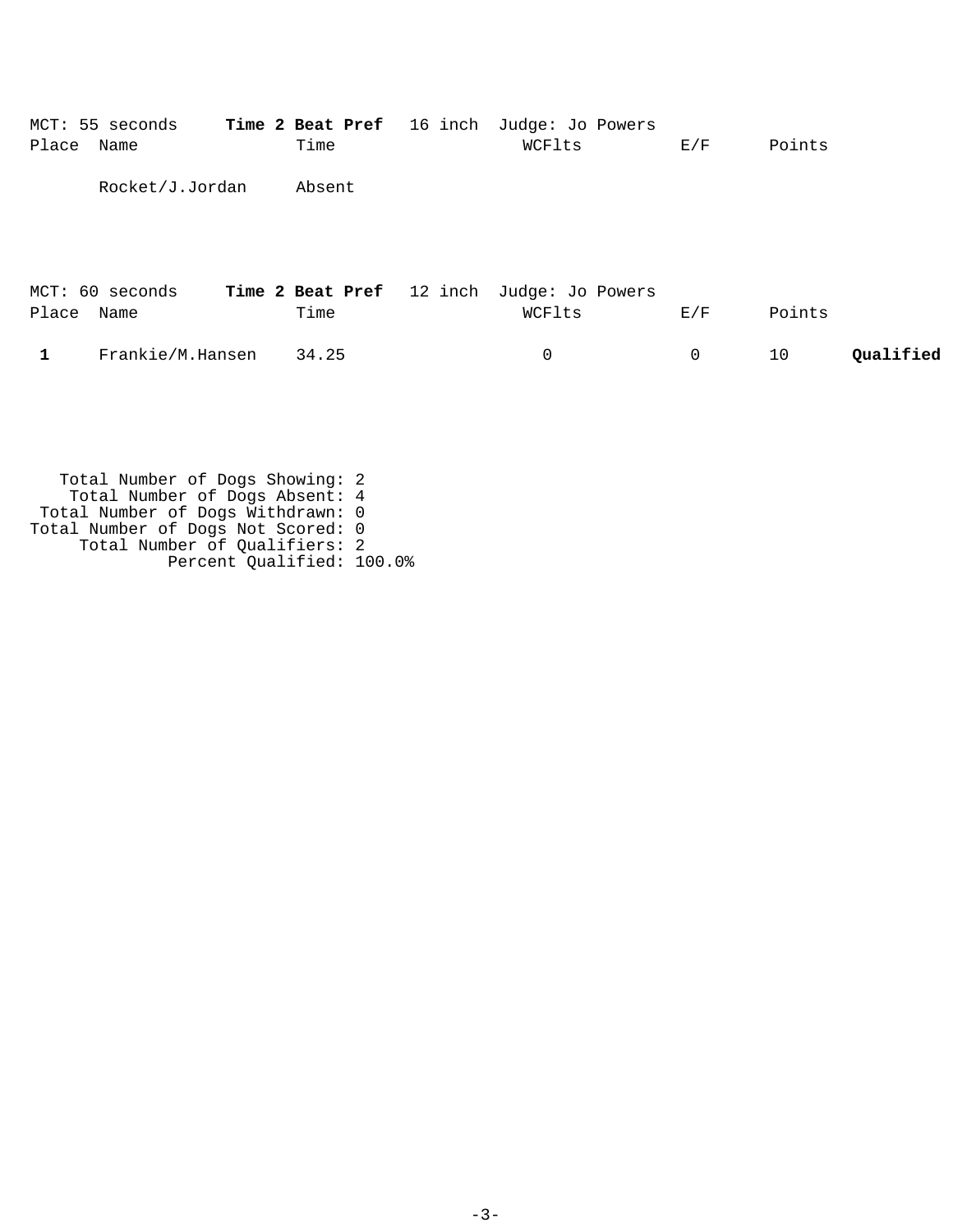### **Sunday, March 27, 2022 Greater Ocala Dog Club, Inc Master/Excellent Standard**

|                   | Distance: 177 yards SCT: 66 seconds Excellent 24 inch Judge: Jo Powers                                                                                                                    |                                   |                                                        |                                                                   |                                                              |                                                                              |                                             |                                            |                        |
|-------------------|-------------------------------------------------------------------------------------------------------------------------------------------------------------------------------------------|-----------------------------------|--------------------------------------------------------|-------------------------------------------------------------------|--------------------------------------------------------------|------------------------------------------------------------------------------|---------------------------------------------|--------------------------------------------|------------------------|
| Place Name        |                                                                                                                                                                                           | Time                              |                                                        |                                                                   |                                                              | TFlts RFlts WCFlts TblFlts E/F                                               |                                             | Score                                      |                        |
|                   | Belle/M.Briant                                                                                                                                                                            | 54.27                             | $\overline{0}$                                         | $\mathsf{O}$                                                      | $1 \quad \cdots$                                             | $\mathbf{1}$                                                                 | 2                                           | Elim                                       |                        |
|                   | Distance: 177 yards SCT: 62 seconds Excellent 20 inch Judge: Jo Powers                                                                                                                    |                                   |                                                        |                                                                   |                                                              |                                                                              |                                             |                                            |                        |
| Place Name        |                                                                                                                                                                                           | Time                              |                                                        |                                                                   |                                                              | TFlts RFlts WCFlts TblFlts E/F                                               |                                             | Score                                      |                        |
| 1<br>$\mathbf{2}$ | Kiwi/E.Manubens<br>Looxx/J.Hamilton<br>Axl Rose/J.O'Neill 86.89<br>Flick/A.Boyazis-Rod 57.86<br>Della/C.Pelz<br>Ms. Tank/C.Schwick 80.47<br>Petty/J.Bauder-Heid Absent<br>Tommy/E.Trueman | 45.13<br>61.25<br>59.25<br>Absent | 0<br>0<br>72<br>$\overline{0}$<br>$\overline{0}$<br>54 | 0<br>0<br>$\mathbf{1}$<br>$\mathbf{1}$<br>$\mathbf 0$<br>$\Omega$ | 0<br>0<br>$\mathbf{1}$<br>$\mathbf 0$<br>$\overline{2}$<br>3 | 0<br>$\mathbf 0$<br>$\overline{0}$<br>$\mathbf 0$<br>$\mathbf 0$<br>$\Omega$ | 0<br>0<br>0<br>0<br>$\mathbf 1$<br>$\Omega$ | 100<br>100<br>Elim<br>Elim<br>Elim<br>Elim | Qualified<br>Qualified |
| Place Name        | Distance: 174 yards SCT: 66 seconds Excellent 16 inch Judge: Jo Powers<br>Sara/A.Hartman<br>Megan/D.Hengsteler Absent                                                                     | Time<br>Absent                    |                                                        |                                                                   |                                                              | TFlts RFlts WCFlts TblFlts E/F                                               |                                             | Score                                      |                        |
|                   | Distance: 170 yards SCT: 68 seconds Excellent 12 inch Judge: Jo Powers                                                                                                                    |                                   |                                                        |                                                                   |                                                              |                                                                              |                                             |                                            |                        |
|                   | Place Name Time TFlts RFlts WCFlts TblFlts E/F                                                                                                                                            |                                   |                                                        |                                                                   |                                                              |                                                                              |                                             | Score                                      |                        |
| $\mathbf{1}$      | Snap/J.Martin<br>Jet/D.Aheimer                                                                                                                                                            | 66.55<br>95.68                    | $\mathsf{O}$<br>81                                     | 0<br>2                                                            | 0<br>$\Omega$                                                | $\mathsf{O}$<br>$\Omega$                                                     | 0<br>$\Omega$                               | 100<br>Elim                                | Qualified              |
| Place Name        | Distance: 170 yards SCT: 73 seconds Excellent                                                                                                                                             | Time                              |                                                        |                                                                   |                                                              | 8 inch Judge: Jo Powers<br>TFlts RFlts WCFlts TblFlts E/F                    |                                             | Score                                      |                        |
|                   | Geni/J.Culhane                                                                                                                                                                            | 88.51                             | 45                                                     | $\mathbf{1}$                                                      | $\mathsf{O}$                                                 | $\mathsf{O}$                                                                 | 0                                           | Elim                                       |                        |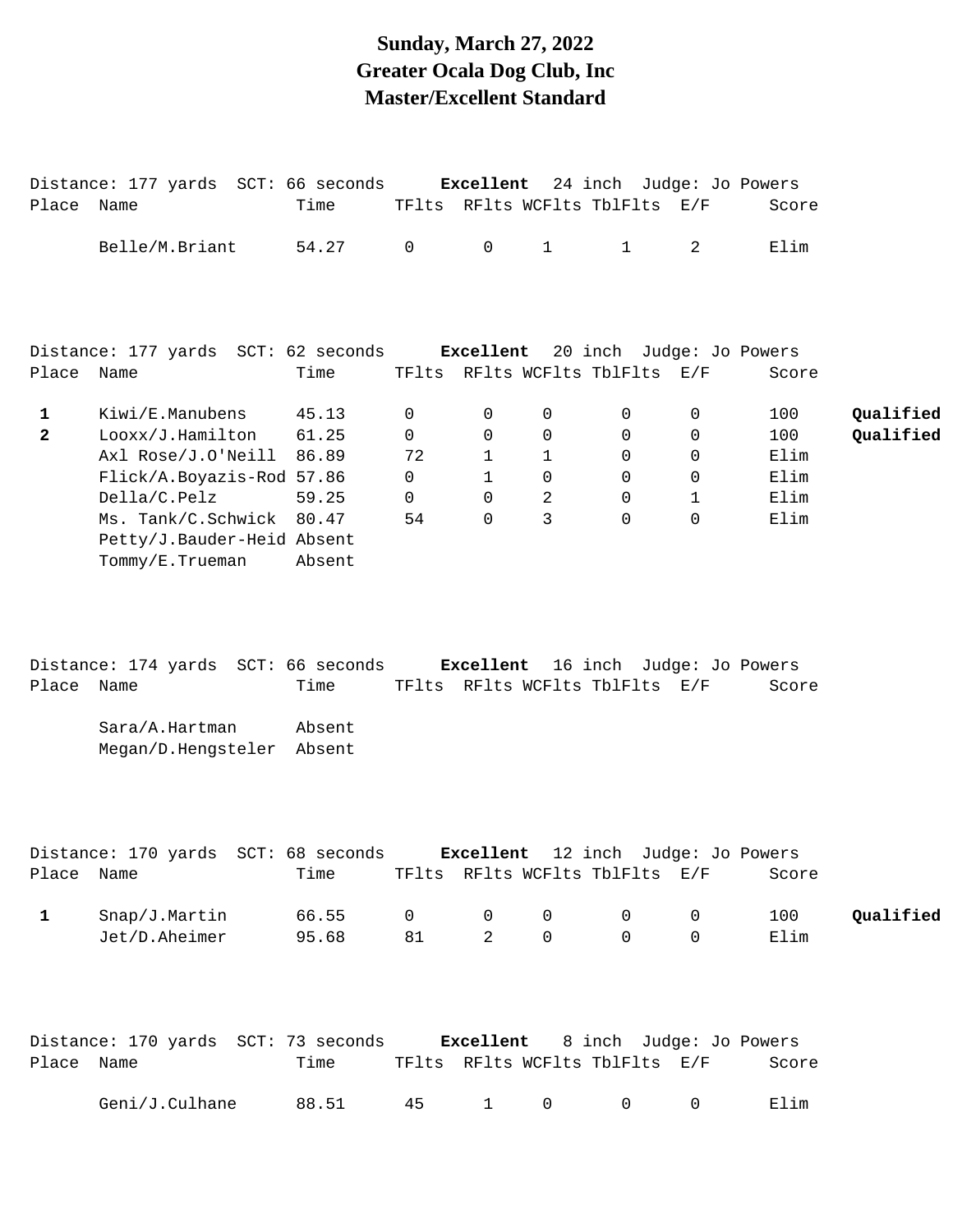Total Number of Dogs Showing: 10 Total Number of Dogs Absent: 4 Total Number of Dogs Withdrawn: 0 Total Number of Dogs Not Scored: 0 Total Number of Qualifiers: 3 Percent Qualified: 30.0%

|              | Distance: 177 yards SCT: 66 seconds |         |          | Master   | 24 inch  |                      | Judge: Jo Powers |       |           |
|--------------|-------------------------------------|---------|----------|----------|----------|----------------------|------------------|-------|-----------|
| Place        | Name                                | Time    | TFlts    |          |          | RFlts WCFlts TblFlts | E/F              | Score |           |
|              | $Text/N$ . Innes                    | 47.97   | 0        | $\Omega$ | $\Omega$ |                      | $\Omega$         | 100   | Oualified |
| $\mathbf{2}$ | Pixel/B.Simmons                     | 48.62   | $\Omega$ | $\Omega$ |          |                      | $\Omega$         | 100   | Qualified |
| 3            | Carson/C.Sterling                   | 49.42   | $\Omega$ | $\Omega$ | $\Omega$ |                      | $\Omega$         | 100   | Qualified |
|              | Roger/A.Bixby                       | 79.14   | 39       | 2        | 2        |                      | $\Omega$         | Elim  |           |
|              | Tripoli/M.Briant                    | 55.77   | 0        | 0        |          |                      | $\Omega$         | Elim  |           |
|              | Slash/J.Bauder-Heid No Time         |         |          | 0        | $\Omega$ |                      | $\overline{2}$   | Elim  |           |
|              | Vibe/N.Brissette                    | No Time |          | $\Omega$ | $\Omega$ |                      | 3                | Elim  |           |
|              | Reagan/N.DiGiuseppe No Time         |         |          |          | $\Omega$ |                      | 2                | Elim  |           |
|              | Rip/H.Horn                          | 62.28   | $\Omega$ |          |          |                      | $\Omega$         | Elim  |           |
|              | Vira/J.Brettschneid 75.21           |         | 2.7      | $\Omega$ | 2        |                      |                  | Elim  |           |
|              | George/A.Bixby                      | 59.18   | $\Omega$ |          |          |                      | $\Omega$         | Elim  |           |

|              | Distance: 177 yards SCT:  | 62 seconds |          | Master       | 20 inch      | Judge:               | Jo Powers   |       |           |
|--------------|---------------------------|------------|----------|--------------|--------------|----------------------|-------------|-------|-----------|
| Place        | Name                      | Time       | TFlts    |              |              | RFlts WCFlts TblFlts | E/F         | Score |           |
| 1            | Sculpin/C.Brewer          | 41.23      | 0        | 0            | 0            | $\Omega$             | 0           | 100   | Qualified |
| $\mathbf{2}$ | Buoy/J.Correnti           | 44.81      |          | $\Omega$     | 0            | 0                    | $\Omega$    | 100   | Qualified |
| 3            | Ava/J.Kern                | 46.10      | $\Omega$ | $\Omega$     | $\Omega$     | $\Omega$             | $\Omega$    | 100   | Qualified |
| 4            | D.O.G./M.Monegue Ba 47.64 |            | 0        | 0            | 0            | $\Omega$             | $\Omega$    | 100   | Qualified |
|              | Gemma/S.Hyde              | 46.32      | 0        | $\Omega$     | 0            | 0                    |             | Elim  |           |
|              | Maverick/J.Messersm 51.65 |            | 0        | 0            | 0            | 0                    | 1           | Elim  |           |
|              | Aspen/N.Young             | 61.46      | $\Omega$ | $\Omega$     | $\mathbf{1}$ |                      | $\Omega$    | Elim  |           |
|              | Jet/P.Campbell            | 43.77      | $\Omega$ | $\Omega$     | 2            | $\Omega$             | $\Omega$    | Elim  |           |
|              | Mackay/K.Fischer-Ha 48.45 |            | 0        | $\mathbf{1}$ | 0            | 0                    | $\mathbf 0$ | Elim  |           |
|              | Sailor/S.Shaw             | 57.53      | 0        | 2            | 2            | $\Omega$             | 2           | Elim  |           |
|              | Kali/R.Grinsell           | 63.58      | 3        |              | 4            | 0                    | 1           | Elim  |           |
|              | Bluebell/C.Pertz          | No Time    |          |              | $\Omega$     | $\Omega$             | 3           | Elim  |           |
|              | Soarin'/T.Flitsch         | 35.82      | $\Omega$ | $\Omega$     | $\mathbf 0$  | $\Omega$             |             | Elim  |           |
|              | Libbi/L.Landers           | 50.12      | 0        | 1            | 0            | 0                    | $\Omega$    | Elim  |           |
|              | Ravyn/F.Jones             | No Time    |          | $\Omega$     | $\mathbf{1}$ | $\Omega$             | 2           | Elim  |           |
|              | Echo/F.Jones              | 50.46      | $\Omega$ | 0            | $\mathbf 0$  | 0                    | 0           | 100   | Qualified |
|              | Magi/M.Monegue Barn 48.03 |            | 0        | $\Omega$     | $\mathbf 0$  | $\Omega$             | $\Omega$    | 100   | Qualified |
|              | She-Ra/M.Backstrom        | 47.65      |          | $\Omega$     | $\Omega$     | 0                    | 0           | 100   | Qualified |
|              |                           |            |          |              |              |                      |             |       |           |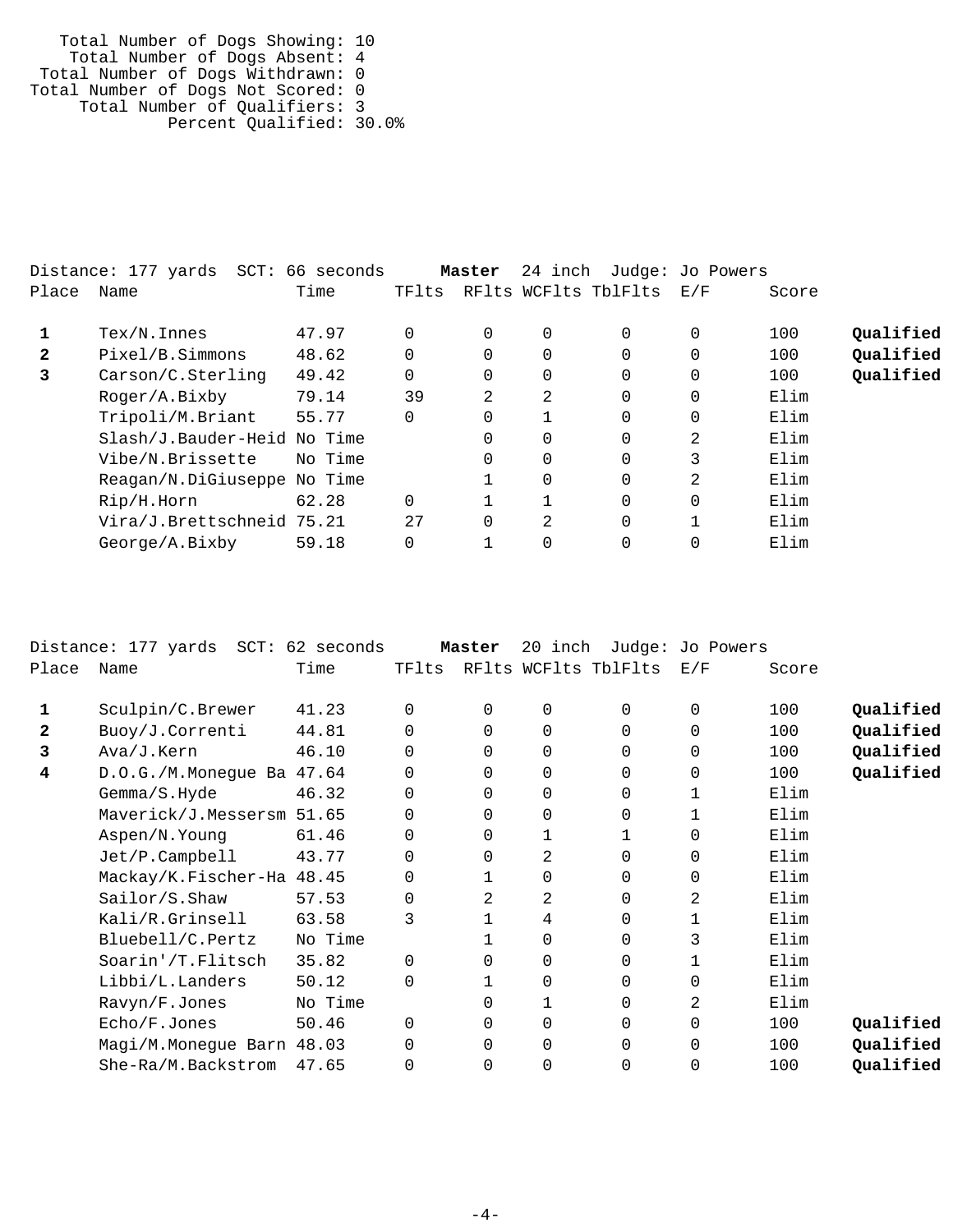|       | Distance: 174 yards SCT: 66 seconds |         |          | Master   | 16 inch |                      | Judge: Jo Powers |       |           |
|-------|-------------------------------------|---------|----------|----------|---------|----------------------|------------------|-------|-----------|
| Place | Name                                | Time    | TFlts    |          |         | RFlts WCFlts TblFlts | E/F              | Score |           |
|       | Surf/C.Glover                       | 39.77   |          | $\Omega$ | 0       | 0                    | 0                | 100   | Qualified |
| 2     | Kyze/D.Shevitski                    | 47.46   |          | $\Omega$ | 0       | 0                    | 0                | 100   | Qualified |
| 3     | Cooper/L.Clark                      | 50.51   |          | $\Omega$ | 0       | 0                    | $\mathbf 0$      | 100   | Qualified |
| 4     | Pagne/L.Denton                      | 57.66   |          | $\Omega$ | 0       | 0                    | $\mathbf 0$      | 100   | Qualified |
|       | Parker/S.Jans                       | 35.72   |          | $\Omega$ | 0       | 0                    | 1                | Elim  |           |
|       | Sky/M.Battey                        | No Time |          | 0        |         | 0                    | 3                | Elim  |           |
|       | Charlie Bear/M.Hans                 | No Time |          | 0        | 0       | 0                    | 3                | Elim  |           |
|       | Jamie/B.Edmond                      | 54.42   | $\Omega$ | $\Omega$ | 0       | 0                    | 1                | Elim  |           |
|       | Sal/S.Jans                          | No Time |          | 0        |         | 0                    | 2                | Elim  |           |
|       | River/P.Reese                       | No Time |          | 0        |         | 0                    | 2                | Elim  |           |
|       | Jaxon/J.Davis                       | 58.39   |          |          | 2       | 0                    | 0                | Elim  |           |
|       | Hatter/C.O'Connor                   | No Time |          |          | 0       | 0                    | 2                | Elim  |           |
|       | Max/M.Mosher                        | 55.12   | $\Omega$ |          |         | 0                    | 1                | Elim  |           |
|       | Ishka/M.Backstrom                   | No Time |          | 2        | 2       | 0                    | 1                | Elim  |           |
|       | Leila/J.Chaet                       | 35.95   |          | $\Omega$ | 0       | 0                    |                  | Elim  |           |
|       | Lyric/C.Glover                      | 41.05   |          | 0        | 0       | 0                    |                  | Elim  |           |

|              | Distance: 170 yards SCT: 68 seconds |         |          | Master         | 12 inch      |                      | Judge: Jo Powers |       |           |
|--------------|-------------------------------------|---------|----------|----------------|--------------|----------------------|------------------|-------|-----------|
| Place        | Name                                | Time    | TFlts    |                |              | RFlts WCFlts TblFlts | E/F              | Score |           |
|              | Kimber/N.Schanda                    | 41.37   | 0        | 0              | $\Omega$     | $\Omega$             | 0                | 100   | Oualified |
| $\mathbf{2}$ | Ernie/N.Pagan                       | 44.94   | $\Omega$ | 0              | 0            | $\Omega$             |                  | 100   | Qualified |
|              | Picket/R.Reordan                    | 45.16   | $\Omega$ | 0              | $\Omega$     | $\Omega$             |                  | 100   | Qualified |
| 4            | Captain Jack/J.Baud 46.07           |         | $\Omega$ | $\Omega$       | $\Omega$     | $\Omega$             | $\Omega$         | 100   | Qualified |
|              | Spiffy/S.Price                      | No Time |          | $\Omega$       | $\mathbf{1}$ |                      |                  | Elim  |           |
|              | Surfer Dude/F.Gilme 61.51           |         | $\Omega$ | $\Omega$       | $\Omega$     | $\Omega$             |                  | Elim  |           |
|              | Rikki/S.Jans                        | 46.56   | $\Omega$ | $\mathfrak{D}$ | 4            | $\Omega$             | 2                | Elim  |           |
|              | Frankie/K.McClung                   | 51.47   | $\Omega$ |                | $\Omega$     | $\Omega$             | $\Omega$         | Elim  |           |
|              | Dylan/M.Mosher                      | 48.74   | $\Omega$ | 0              | $\Omega$     | $\Omega$             |                  | Elim  |           |
|              | Spurrier/J.Martin                   | 66.99   | 0        | 0              | $\Omega$     | $\Omega$             |                  | 100   | Oualified |
|              |                                     |         |          |                |              |                      |                  |       |           |

|       | Distance: 170 yards | SCT: 73 seconds |       | Master   | 8 inch |                          | Judge: Jo Powers |       |           |
|-------|---------------------|-----------------|-------|----------|--------|--------------------------|------------------|-------|-----------|
| Place | Name                | Time            | TFlts |          |        | RFlts WCFlts TblFlts E/F |                  | Score |           |
|       | Paris/W.Carlson     | 47.73           |       | $\Omega$ | 0      |                          | $\Omega$         | 100   | Qualified |
|       | Jeli/S.Jackson      | 49.14           |       | 0        | 0      |                          | $\Omega$         | 100   | Qualified |
|       | Lexi/C.Tolson       | 52.14           |       | $\Omega$ | 0      |                          | $\Omega$         | 100   | Oualified |
|       | Kiah/C.Warrick      | 60.06           |       | 2        |        |                          |                  | Elim  |           |
|       | Ember/C.Froman      | 84.04           | 33    |          |        |                          | 0                | Elim  |           |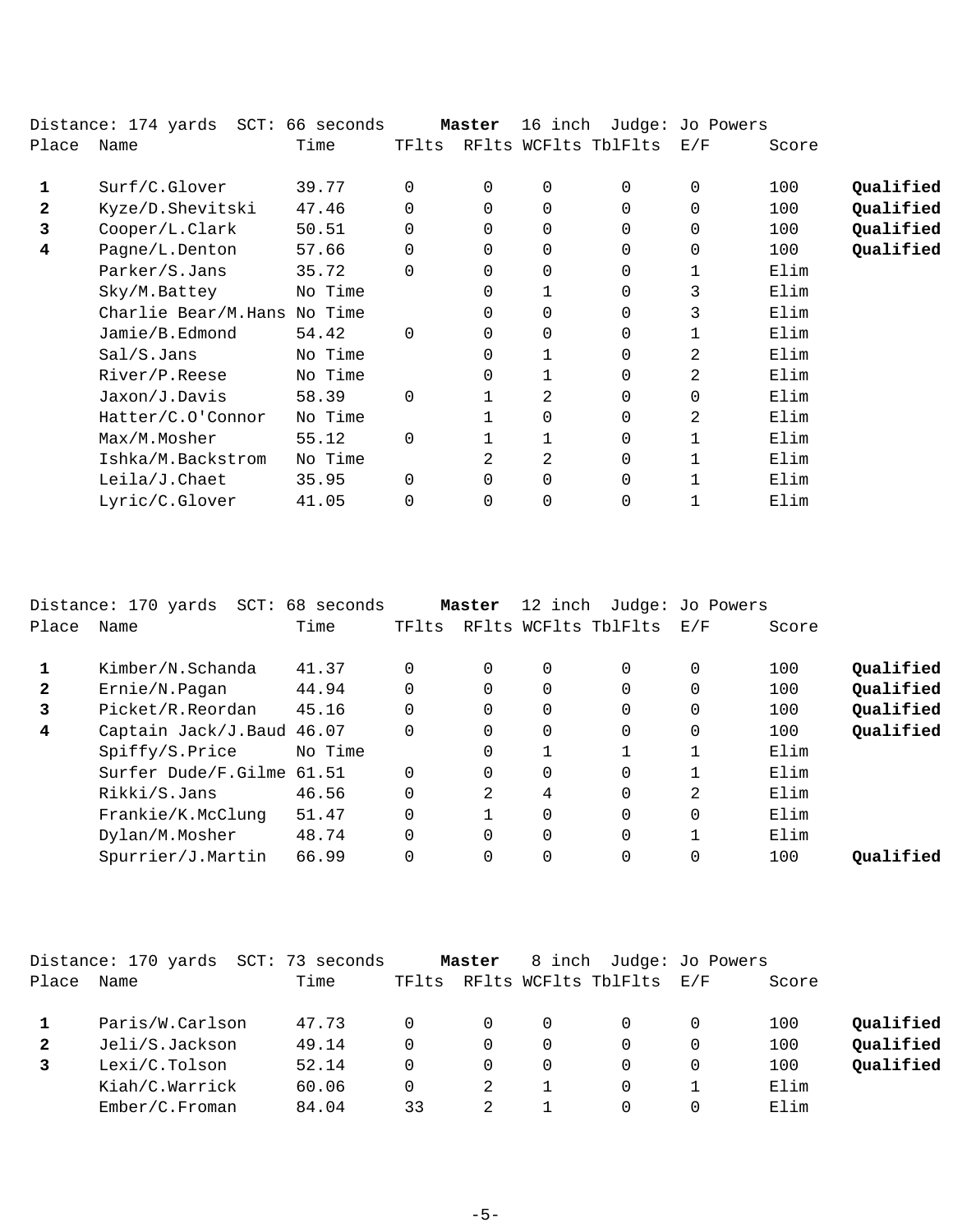| Shaylee/S.Marr           | No Time |  |  |  |
|--------------------------|---------|--|--|--|
| Taysee/M.Backstrom 56.52 |         |  |  |  |

 Total Number of Dogs Showing: 62 Total Number of Dogs Absent: 0 Total Number of Dogs Withdrawn: 0 Total Number of Dogs Not Scored: 0 Total Number of Qualifiers: 22 Percent Qualified: 35.5%

|            |  | Distance: 177 yards SCT: 71 seconds Excellent Pref 20 inch Judge: Jo Powers                                       |  |  |       |
|------------|--|-------------------------------------------------------------------------------------------------------------------|--|--|-------|
| Place Name |  | Time TFIts RFIts WCFIts TblFIts E/F                                                                               |  |  | Score |
|            |  | $Scorch/J.Jordan$ 66.30 0 2 1 0 1                                                                                 |  |  | Elim  |
| Place Name |  | Distance: 170 yards SCT: 78 seconds Excellent Pref 4 inch Judge: Jo Powers<br>Time TFIts RFIts WCFIts TblFlts E/F |  |  | Score |

| Vada/B.Stewart           | No Time |     |  |  | Elim |
|--------------------------|---------|-----|--|--|------|
| Rhiannon/J.Culhane 98.00 |         | 60. |  |  | Flim |

 Total Number of Dogs Showing: 3 Total Number of Dogs Absent: 0 Total Number of Dogs Withdrawn: 0 Total Number of Dogs Not Scored: 0 Total Number of Qualifiers: 0 Percent Qualified: 0.0%

|                         | Distance: 177 yards SCT: 71 seconds |                 |  |                                | <b>Master Pref</b> 20 inch Judge: Jo Powers |           |
|-------------------------|-------------------------------------|-----------------|--|--------------------------------|---------------------------------------------|-----------|
| Place Name              |                                     | Time            |  | TFlts RFlts WCFlts TblFlts E/F | Score                                       |           |
|                         | Derby/J.Johnson                     | 48.99 0 0 0 0 0 |  |                                | 100                                         | Qualified |
| $\overline{\mathbf{2}}$ | Chance/J.Bair                       | 57.15 0 0 0 0 0 |  |                                | 100                                         | Qualified |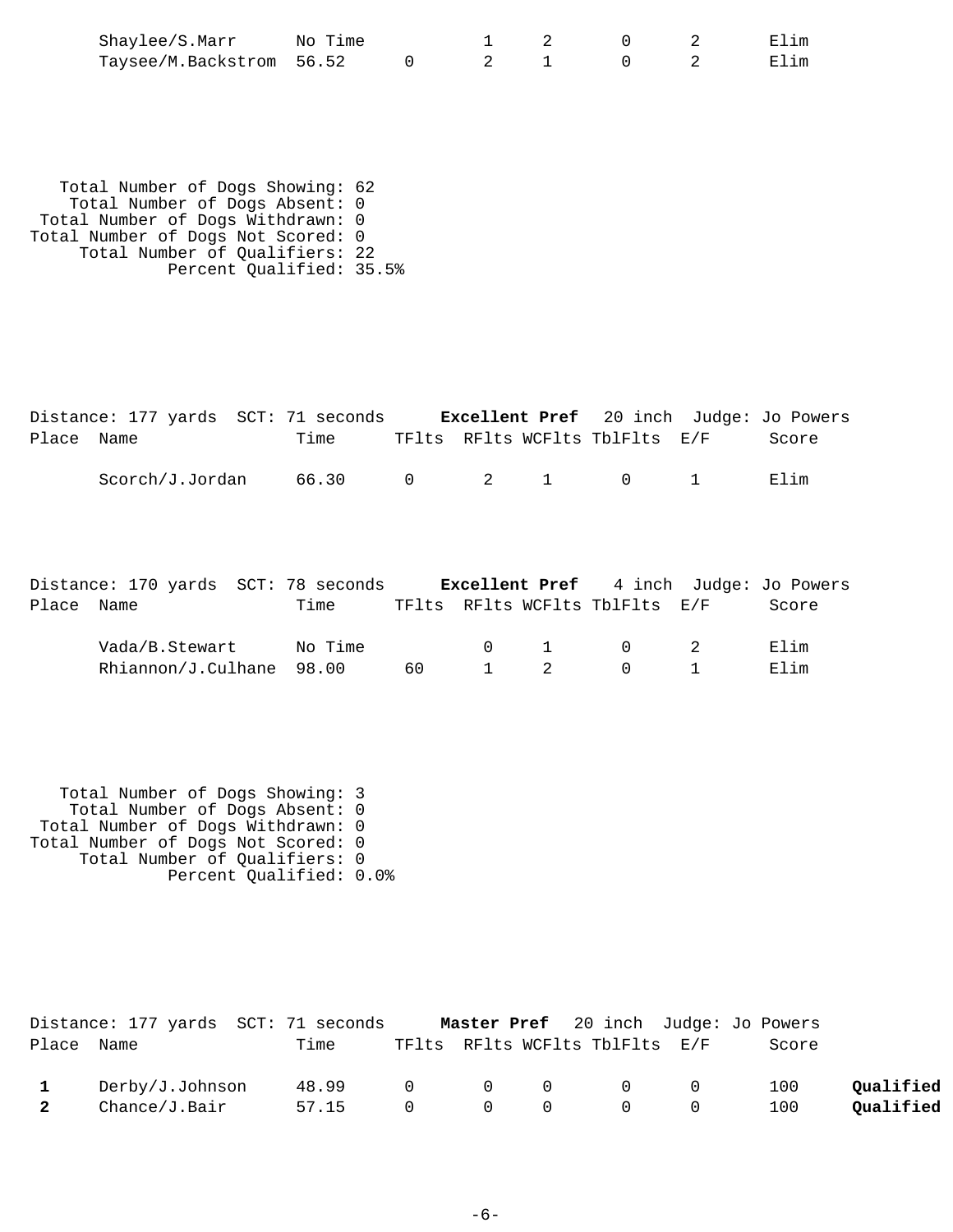| Zema/C.Schwick            | 58.93 |    |          |             |  | 100  | Oualified |
|---------------------------|-------|----|----------|-------------|--|------|-----------|
| Guinness/S.Marr           | 54.00 |    |          | $1 \quad 1$ |  | Elim |           |
| Vienna/C.Sterling         | 82.41 | 33 | $\Omega$ | $\Omega$    |  | Elim |           |
| Jolie-Ko/M.Spence No Time |       |    |          |             |  | Elim |           |

|              | Distance: 177 yards SCT: 67 seconds |         |       | Master Pref |          |                          |   | 16 inch Judge: Jo Powers |           |
|--------------|-------------------------------------|---------|-------|-------------|----------|--------------------------|---|--------------------------|-----------|
| Place        | Name                                | Time    | TFlts |             |          | RFlts WCFlts TblFlts E/F |   | Score                    |           |
|              | Dazzle/J.Valloze                    | 45.72   |       | 0           | $\Omega$ |                          | 0 | 100                      | Qualified |
| $\mathbf{2}$ | Hope/S.Rosensteel                   | 58.75   | 0     | $\Omega$    | $\Omega$ | $\Omega$                 | 0 | 100                      | Qualified |
|              | Rainy/N.Brissette                   | No Time |       |             | $\Omega$ |                          | 2 | Elim                     |           |
|              | Party/M.Burton                      | 57.04   | 0     |             | $\Omega$ |                          | 0 | Elim                     |           |
|              | Max/S.Horwitz                       | Absent  |       |             |          |                          |   |                          |           |

|       | Distance: 174 yards<br>SCT: | 71 seconds |          | Master Pref |   | 12 inch              |     | Judge: Jo Powers |           |
|-------|-----------------------------|------------|----------|-------------|---|----------------------|-----|------------------|-----------|
| Place | Name                        | Time       | TFlts    |             |   | RFlts WCFlts TblFlts | E/F | Score            |           |
|       | Stella/J.Salemi             | 49.31      |          | $\Omega$    | 0 |                      | 0   | 100              | Qualified |
| 2     | Frankie/M.Hansen            | 49.73      | $\Omega$ | 0           | 0 |                      | 0   | 100              | Qualified |
|       | Jinx/B.Anderson             | 53.83      | $\Omega$ | 0           | 0 |                      | 0   | 100              | Qualified |
|       | Bodie/B.Edmond              | 58.17      | $\Omega$ |             |   |                      | 2   | Elim             |           |
|       | Victoria/M.Hissam           | 78.98      | 21       | 2           | 0 |                      | 0   | Elim             |           |
|       | Max/J.Chaet                 | 55.45      |          | 0           |   |                      |     | Elim             |           |

|       | Distance: 170 yards SCT: 73 seconds |         |                |                                                    |                                |          | Master Pref 8 inch Judge: Jo Powers |           |
|-------|-------------------------------------|---------|----------------|----------------------------------------------------|--------------------------------|----------|-------------------------------------|-----------|
| Place | Name                                | Time    |                |                                                    | TFlts RFlts WCFlts TblFlts E/F |          | Score                               |           |
|       | Banner/D.Aheimer                    | 48.78   | $\overline{0}$ | $\begin{array}{ccc} & & 0 & \quad & 0 \end{array}$ | $\Omega$                       | $\Omega$ | 100                                 | Qualified |
|       | Ditty/D.McFarlane                   | 52.33   |                |                                                    |                                |          | Elim                                |           |
|       | Gauge/L.Glick                       | No Time |                |                                                    | $\Omega$                       |          | Elim                                |           |

|            | Distance: 170 yards SCT: 78 seconds |                 |  |                                |              | <b>Master Pref</b> 4 inch Judge: Jo Powers |           |
|------------|-------------------------------------|-----------------|--|--------------------------------|--------------|--------------------------------------------|-----------|
| Place Name |                                     | Time            |  | TFlts RFlts WCFlts TblFlts E/F |              | Score                                      |           |
|            | Willow/C.Ponzo                      | 62.55 0 0 0 0 0 |  |                                |              | 100                                        | Qualified |
|            | Jaxx/S.Jackson                      | 67.47 0 1 0     |  | $\bigcirc$                     | <sup>O</sup> | Elim                                       |           |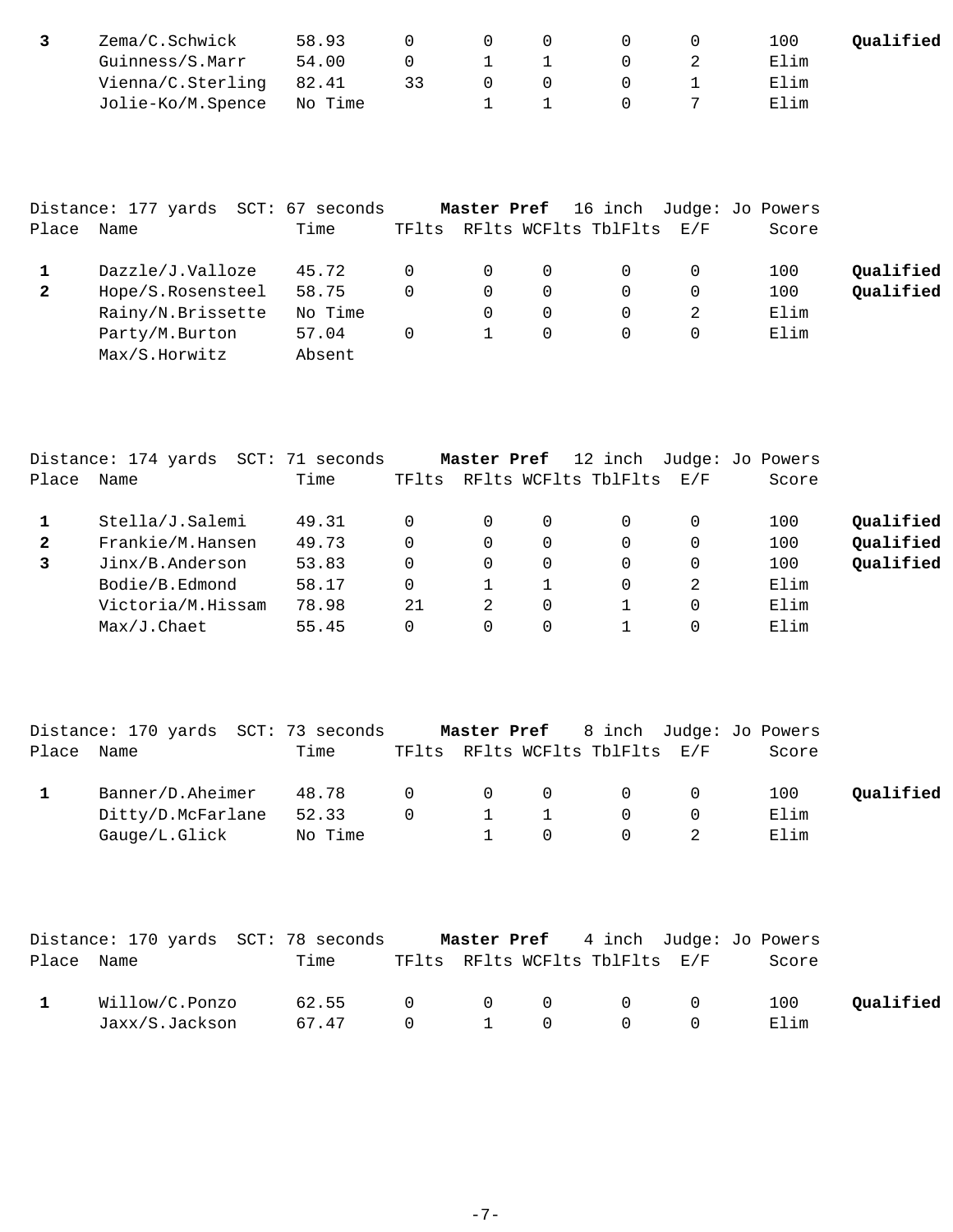Total Number of Dogs Showing: 21 Total Number of Dogs Absent: 1 Total Number of Dogs Withdrawn: 0 Total Number of Dogs Not Scored: 0 Total Number of Qualifiers: 10 Percent Qualified: 47.6%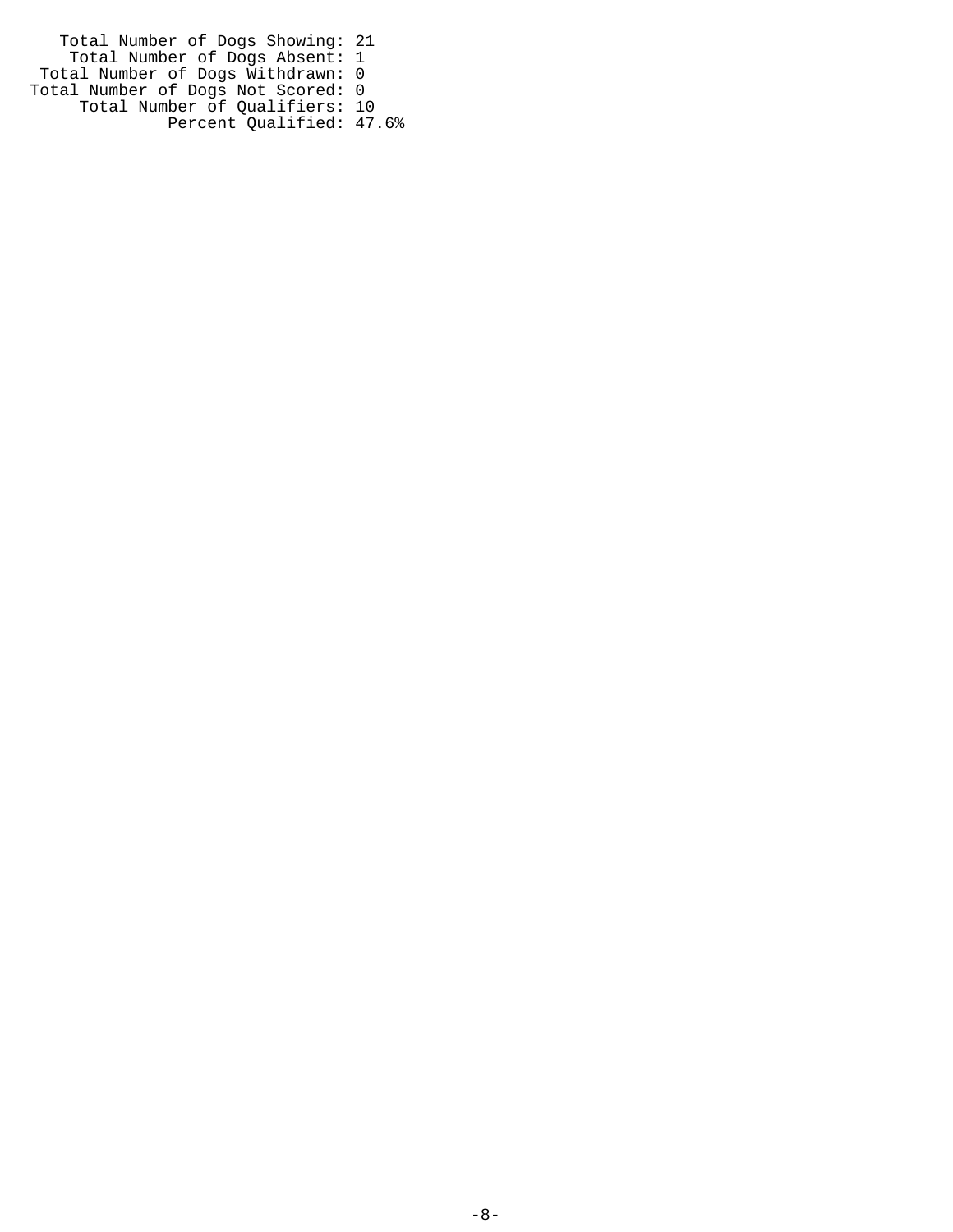## **Sunday, March 27, 2022 Greater Ocala Dog Club, Inc Premier JWW**

| Name           | Time            |                                 |          |          |                                              |     |             |
|----------------|-----------------|---------------------------------|----------|----------|----------------------------------------------|-----|-------------|
|                | 34.26           |                                 | $\Omega$ | $\Omega$ | 100                                          | Yes | Qualified   |
| George/A.Bixby | 39.45           |                                 | $\Omega$ |          | Elim                                         |     |             |
| Rip/H.Horn     | 36.27           |                                 |          |          | Elim                                         |     |             |
|                | MCT: 46 seconds | Premier JWW<br>Vibe/N.Brissette |          |          | 24 inch Judge: Jo Powers<br>RFlts WCFlts E/F |     | Score Top25 |

|              | MCT: 42 seconds<br>Premier JWW | 20 inch |          | Judge: Jo Powers |          |       |       |           |
|--------------|--------------------------------|---------|----------|------------------|----------|-------|-------|-----------|
| Place        | Name                           | Time    | RFlts    | WCFlts           | E/F      | Score | Top25 |           |
|              | Libbi/L.Landers                | 32.27   | $\Omega$ | $\Omega$         | $\Omega$ | 100   | Yes   | Qualified |
| $\mathbf{2}$ | Kali/R.Grinsell                | 33.97   | $\Omega$ | 0                | $\Omega$ | 100   | Yes   | Qualified |
| 3            | Buoy/J.Correnti                | 38.74   | $\Omega$ | 0                | $\Omega$ | 100   | Yes   | Qualified |
|              | Ravyn/F.Jones                  | No Time |          | 0                |          | Elim  |       |           |
|              | Sculpin/C.Brewer               | No Time | $\Omega$ | $\Omega$         |          | Elim  |       |           |
|              | Aspen/N.Young                  | No Time | 2        |                  | 2        | Elim  |       |           |
|              | Mackay/K.Fischer-Ha 34.72      |         |          |                  |          | Elim  |       |           |
|              | Soarin'/T.Flitsch              | No Time | $\Omega$ |                  | 2        | Elim  |       |           |
|              | Kiwi/E.Manubens                | 40.10   |          | 0                | $\Omega$ | Elim  |       |           |
|              | Flick/A.Boyazis-Rod 48.29      |         | 2        | 0                | 0        | Elim  |       |           |
|              |                                |         |          |                  |          |       |       |           |

|                | MCT: 45 seconds<br>Premier JWW | 16 inch |          | Judge: Jo Powers |          |       |       |           |
|----------------|--------------------------------|---------|----------|------------------|----------|-------|-------|-----------|
| Place          | Name                           | Time    | RFlts    | WCFlts           | E/F      | Score | Top25 |           |
|                | Lyric/C.Glover                 | 35.44   | 0        | $\Omega$         | $\Omega$ | 100   | Yes   | Qualified |
| $\overline{2}$ | Charlie Bear/M.Hans 37.56      |         | $\Omega$ | $\Omega$         | $\Omega$ | 100   | Yes   | Oualified |
|                | Surf/C.Glover                  | 36.65   |          | 2                | 2        | Elim  |       |           |
|                | Parker/S.Jans                  | 35.64   | 0        | 1                | 2        | Elim  |       |           |
|                | Pagne/L.Denton                 | 47.53   | 0        | 1                | $\Omega$ | Elim  |       |           |
|                | River/P.Reese                  | 35.95   |          | $\Omega$         | $\Omega$ | Elim  |       |           |
|                | Hatter/C.O'Connor              | 38.79   | 0        | 1                | $\Omega$ | Elim  |       |           |
|                | Victory/J.Meyer                | No Time |          |                  | 3        | Elim  |       |           |
|                | Kyze/D.Shevitski               | Absent  |          |                  |          |       |       |           |

|            | MCT: 48 seconds  | <b>Premier JWW</b> 12 inch Judge: Jo Powers |               |                  |                |             |     |           |
|------------|------------------|---------------------------------------------|---------------|------------------|----------------|-------------|-----|-----------|
| Place Name |                  | Time                                        |               | RFlts WCFlts E/F |                | Score Top25 |     |           |
|            | Kimber/N.Schanda | 35.79                                       | $\cap$ $\cap$ | $\cap$           | $\overline{0}$ | 100         | Yes | Qualified |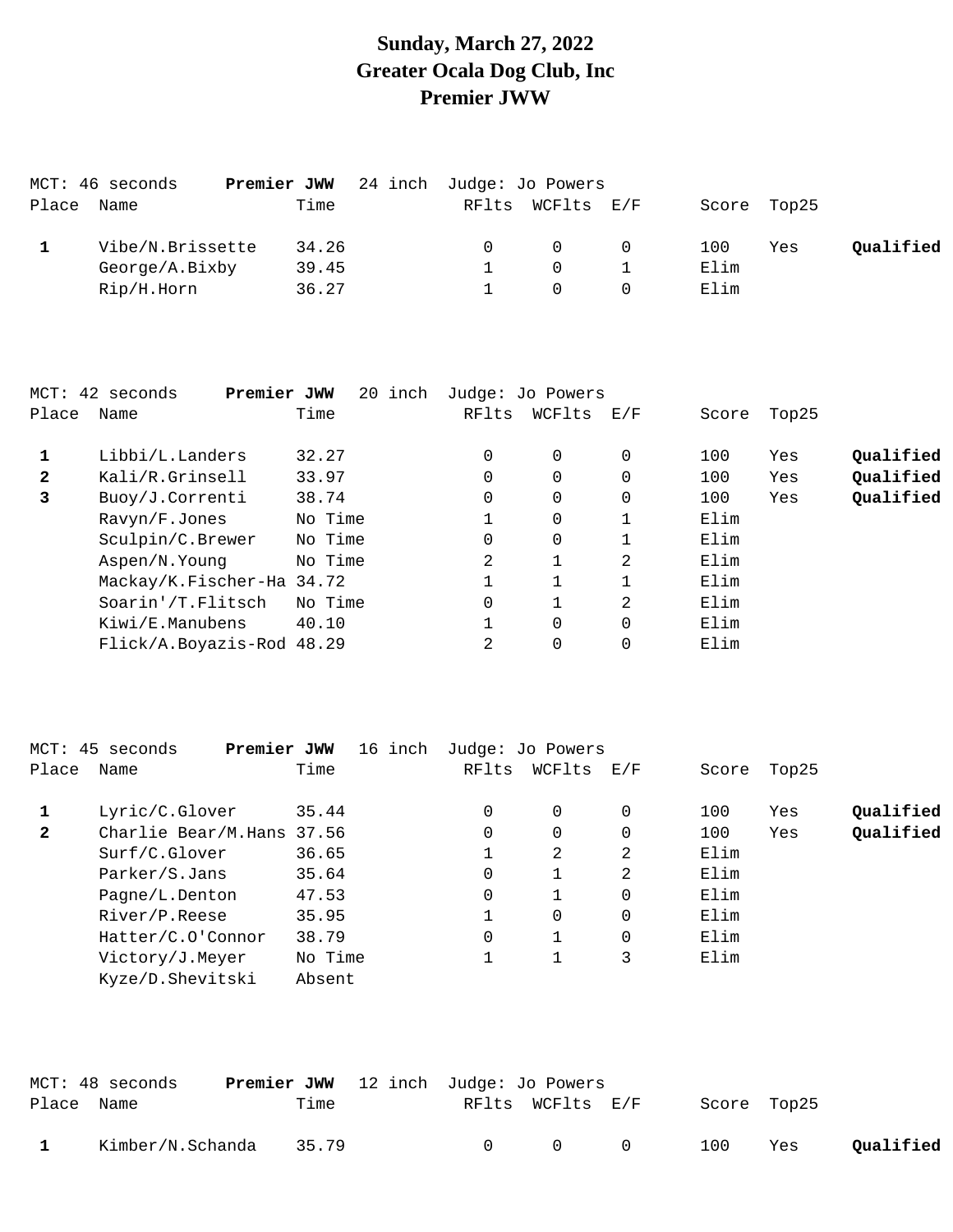| Spiffy/S.Price    | 40.88   |  | Elim |
|-------------------|---------|--|------|
| Frankie/K.McClung | 55.00   |  | Elim |
| Dylan/M.Mosher    | No Time |  | Elim |
| Jet/D.Aheimer     | No Time |  | Elim |
| Marney/E.Benson   | 48.85   |  | Elim |

 Total Number of Dogs Showing: 27 Total Number of Dogs Absent: 1 Total Number of Dogs Withdrawn: 0 Total Number of Dogs Not Scored: 0 Total Number of Qualifiers: 7 Percent Qualified: 25.9%

|              | MCT: 51 seconds             | <b>Premier JWW Pref</b> 20 inch Judge: Jo Powers |                  |      |             |           |
|--------------|-----------------------------|--------------------------------------------------|------------------|------|-------------|-----------|
|              | Place Name                  | Time                                             | RFlts WCFlts E/F |      | Score Top25 |           |
|              | Roger/A.Bixby               | 41.10                                            | $\Omega$         | 100  | Yes         | Qualified |
| $\mathbf{2}$ | Jolie-Ko/M.Spence           | 49.29                                            | $\Omega$         | 100  |             | Qualified |
|              | Slash/J.Bauder-Heid No Time |                                                  | $\Omega$         | Elim |             |           |
|              | Derby/J.Johnson             | Absent                                           |                  |      |             |           |

|       | MCT: 47 seconds  | <b>Premier JWW Pref</b> 16 inch Judge: Jo Powers |  |                                 |       |       |
|-------|------------------|--------------------------------------------------|--|---------------------------------|-------|-------|
| Place | Name             | Time                                             |  | RFlts WCFlts E/F                | Score | Top25 |
|       | Happy/A.Gilmer   | No Time                                          |  | $\begin{matrix}0&1\end{matrix}$ | Elim  |       |
|       | Dazzle/J.Valloze | No Time                                          |  | $\Omega$                        | Elim  |       |
|       | Gemma/S.Hyde     | Absent                                           |  |                                 |       |       |

|            | MCT: 50 seconds                 | <b>Premier JWW Pref</b> 12 inch Judge: Jo Powers |  |                     |             |  |
|------------|---------------------------------|--------------------------------------------------|--|---------------------|-------------|--|
| Place Name |                                 | Time                                             |  | RFlts WCFlts E/F    | Score Top25 |  |
|            | Stella/J.Salemi<br>Gif/M.Setter | No Time<br>Absent                                |  | $1 \quad 1 \quad 1$ | Elim        |  |

|              | MCT: 53 seconds | <b>Premier JWW Pref</b> 8 inch Judge: Jo Powers |        |                  |                   |             |     |           |
|--------------|-----------------|-------------------------------------------------|--------|------------------|-------------------|-------------|-----|-----------|
| Place Name   |                 | Time                                            |        | RFlts WCFlts E/F |                   | Score Top25 |     |           |
| $\mathbf{1}$ | Gauge/L.Glick   | 43.01                                           | $\cap$ |                  | $\Omega$ $\Omega$ | 100         | Yes | Qualified |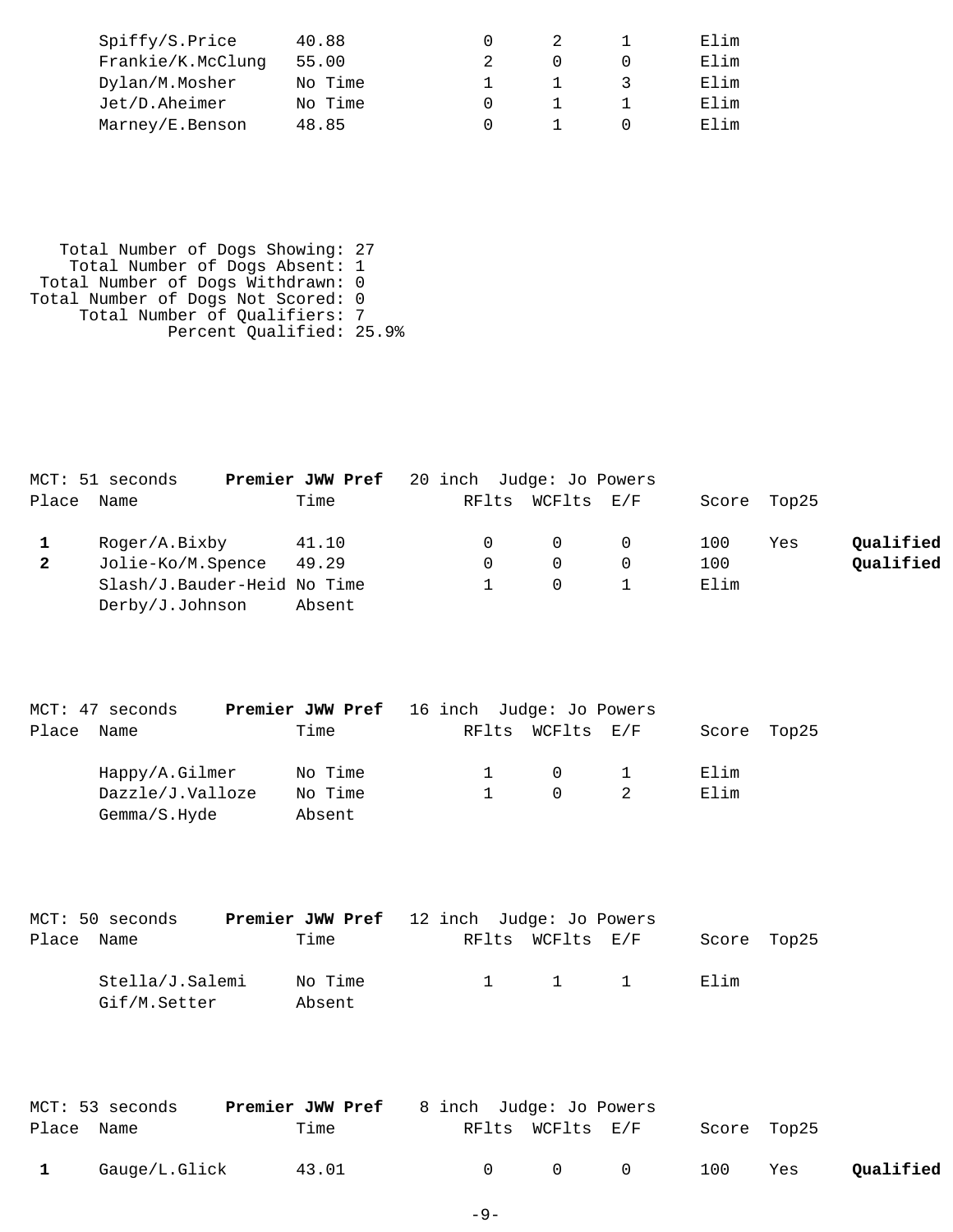Total Number of Dogs Showing: 8 Total Number of Dogs Absent: 3 Total Number of Dogs Withdrawn: 0 Total Number of Dogs Not Scored: 0 Total Number of Qualifiers: 3 Percent Qualified: 37.5%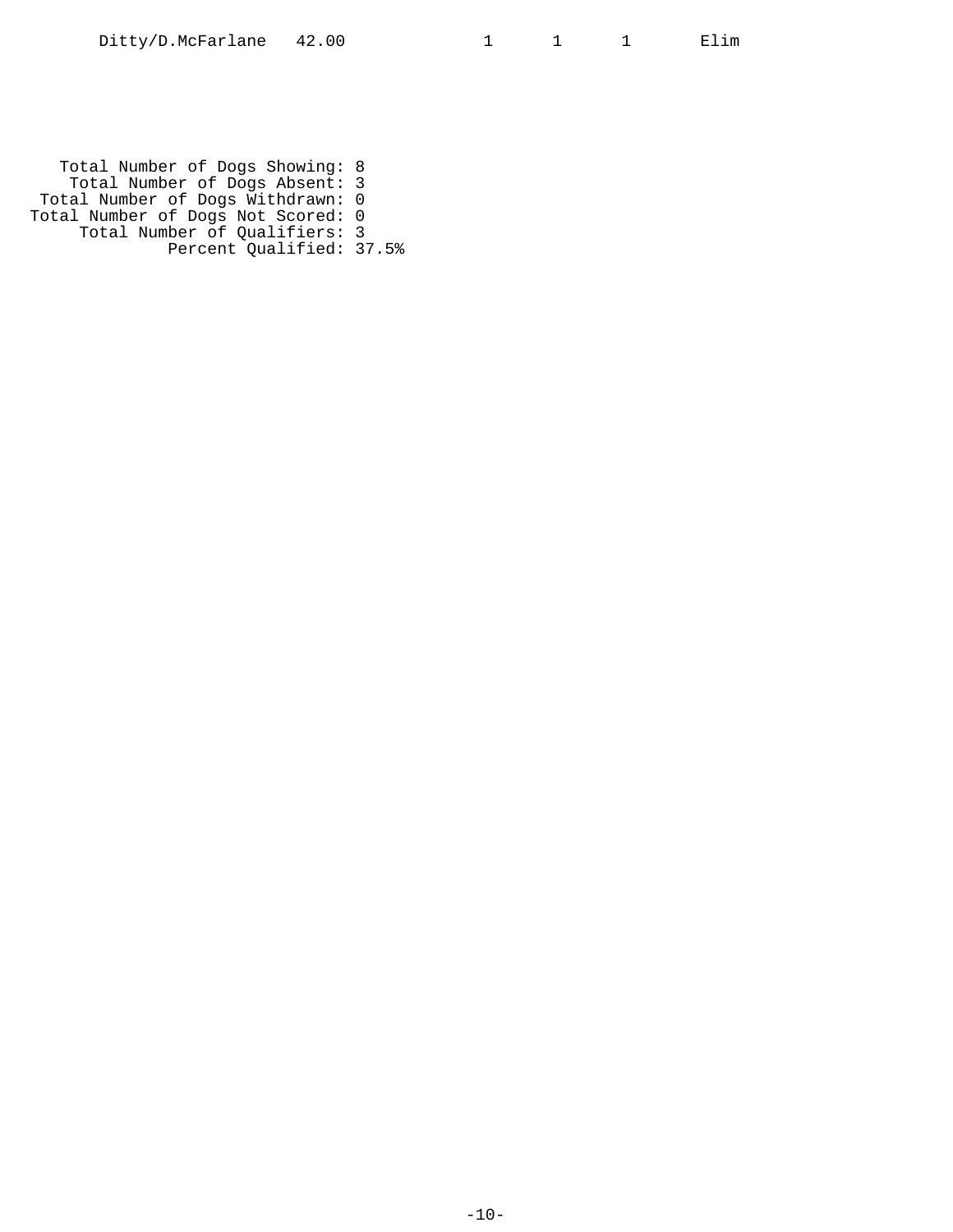# **Sunday, March 27, 2022 Greater Ocala Dog Club, Inc Open Standard**

|              | Distance: 153 yards SCT: 63 seconds                                       |                                    |                         | Open                        |                         | 20 inch Judge: Jo Powers                        |                         |                             |           |
|--------------|---------------------------------------------------------------------------|------------------------------------|-------------------------|-----------------------------|-------------------------|-------------------------------------------------|-------------------------|-----------------------------|-----------|
| Place Name   |                                                                           | Time                               |                         |                             |                         | TFlts RFlts WCFlts TblFlts E/F                  |                         | Score                       |           |
|              | Juno/J.Bair                                                               | 57.95                              | $\mathbf 0$             | 3                           | 0                       | $\mathsf{O}$                                    | $\mathbf{1}$            | Elim                        |           |
|              | Distance: 151 yards SCT: 65 seconds Open 16 inch Judge: Jo Powers         |                                    |                         |                             |                         |                                                 |                         |                             |           |
| Place Name   |                                                                           | Time                               |                         |                             |                         | TFlts RFlts WCFlts TblFlts E/F                  |                         | Score                       |           |
| $\mathbf{1}$ | Victory/J.Meyer<br>Abby/B.Bates<br>Jitter/K.Flitsch<br>Pete/C.Dostal      | 42.67<br>72.73<br>No Time<br>78.13 | $\mathbf 0$<br>14<br>26 | 0<br>3<br>$\mathbf{1}$<br>3 | 0<br>2<br>1<br>$\Omega$ | $\mathbf 0$<br>$\Omega$<br>$\Omega$<br>$\Omega$ | 0<br>2<br>3<br>$\Omega$ | 100<br>Elim<br>Elim<br>Elim | Qualified |
| Place        | Distance: 148 yards SCT: 68 seconds Open 12 inch Judge: Jo Powers<br>Name | Time                               |                         |                             |                         | TFlts RFlts WCFlts TblFlts E/F                  |                         | Score                       |           |
| $\mathbf 1$  | Marney/E.Benson<br>Rave/J.Valloze                                         | 45.49<br>No Time                   | 0                       | $\mathbf 0$<br>$\Omega$     | 0<br>$\Omega$           | $\mathsf{O}$<br>$\Omega$                        | 0<br>$\mathbf{1}$       | 100<br>Elim                 | Qualified |

| Total Number of Dogs Showing: 7    |
|------------------------------------|
| Total Number of Dogs Absent: 0     |
| Total Number of Dogs Withdrawn: 0  |
| Total Number of Dogs Not Scored: 0 |
| Total Number of Qualifiers: 2      |
| Percent Qualified: 28.6%           |
|                                    |

|            | Distance: 153 yards SCT: 70 seconds |      |  |           | <b>Open Pref</b> 20 inch Judge: Jo Powers |       |
|------------|-------------------------------------|------|--|-----------|-------------------------------------------|-------|
| Place Name |                                     | Time |  |           | TFlts RFlts WCFlts TblFlts E/F            | Score |
|            | Hiro/M.Ouellette 74.54              |      |  | 8 2 1 0 2 |                                           | Elim  |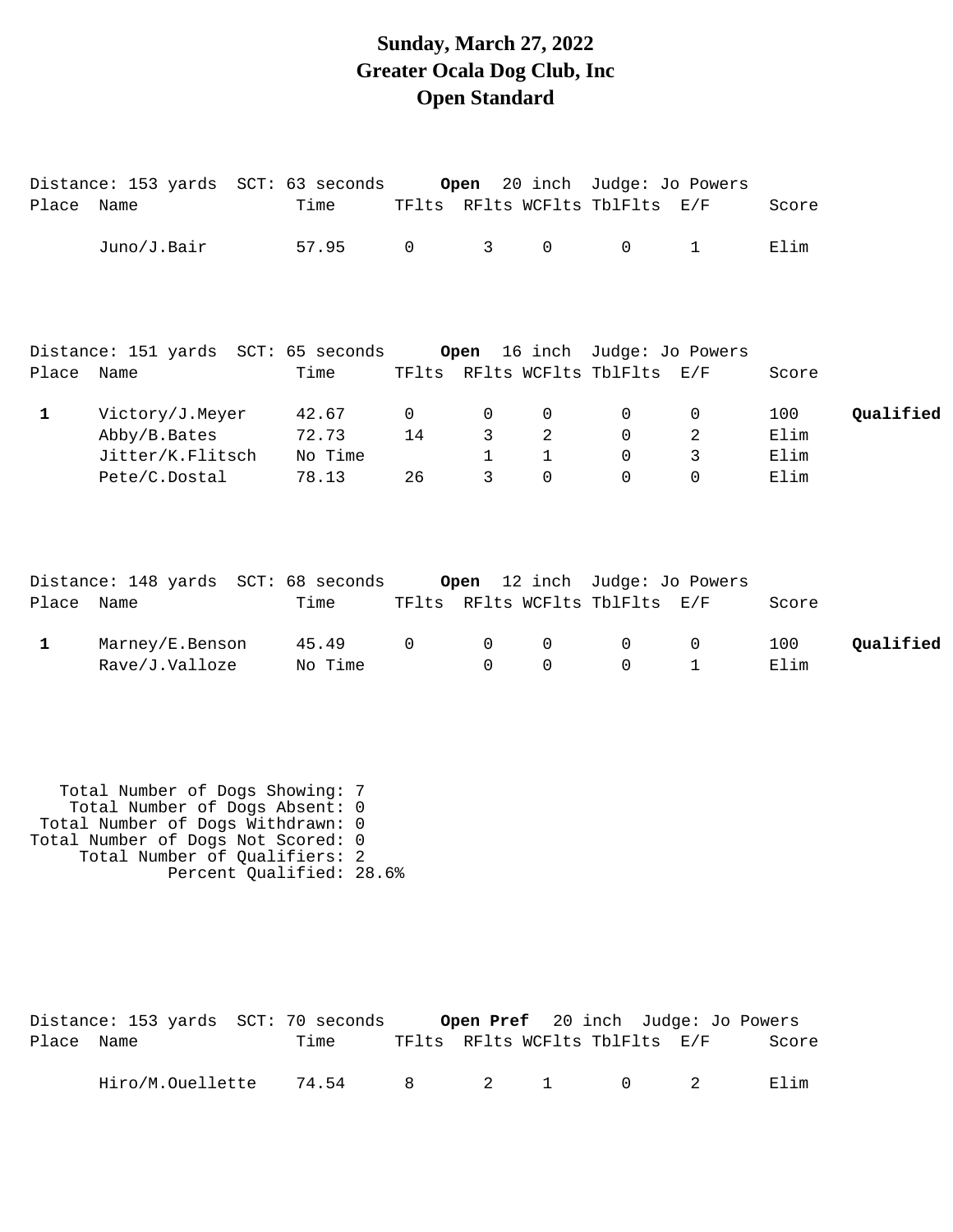|            | Distance: 153 yards SCT: 68 seconds                                    |                             |              |              |                                | <b>Open Pref</b> 16 inch Judge: Jo Powers |       |
|------------|------------------------------------------------------------------------|-----------------------------|--------------|--------------|--------------------------------|-------------------------------------------|-------|
| Place      | Name                                                                   | Time                        |              |              | TFlts RFlts WCFlts TblFlts E/F |                                           | Score |
|            | Libby/T.Hawks                                                          | No Time                     | $\mathbf{2}$ | $\mathbf{1}$ | $\mathbf{1}$                   | 2                                         | Elim  |
|            | Distance: 151 yards SCT: 70 seconds Open Pref 12 inch Judge: Jo Powers |                             |              |              |                                |                                           |       |
| Place Name |                                                                        | Time                        |              |              | TFlts RFlts WCFlts TblFlts E/F |                                           | Score |
|            | Beauty/J.Gryck<br>Gif/M.Setter<br>Cheri/S.Harris                       | No Time<br>Absent<br>Absent | $\Omega$     | 0            | $\mathbf 0$                    | $\mathbf{1}$                              | Elim  |

Distance: 148 yards SCT: 76 seconds **Open Pref** 4 inch Judge: Jo Powers Place Name Time TFlts RFlts WCFlts TblFlts E/F Score

Monroe/K.Seltzer, D Absent

 Total Number of Dogs Showing: 3 Total Number of Dogs Absent: 3 Total Number of Dogs Withdrawn: 0 Total Number of Dogs Not Scored: 0 Total Number of Qualifiers: 0 Percent Qualified: 0.0%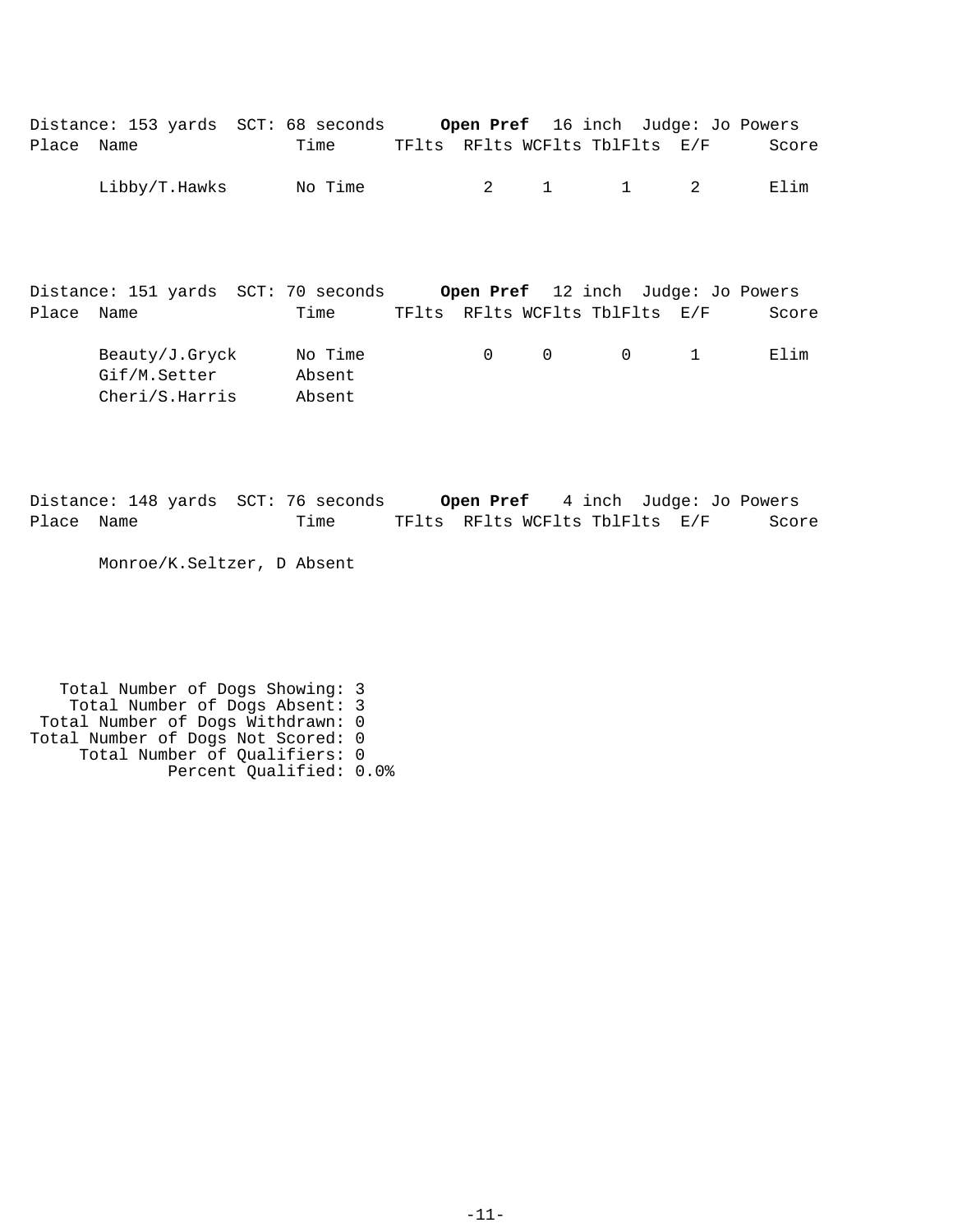#### **Sunday, March 27, 2022 Greater Ocala Dog Club, Inc Master/Excellent JWW**

|                | Distance: 150 yards SCT: 42 seconds Excellent 24 inch Judge: Jo Powers                                                                                                                                                 |                 |              |                |                        |                                |                |       |           |
|----------------|------------------------------------------------------------------------------------------------------------------------------------------------------------------------------------------------------------------------|-----------------|--------------|----------------|------------------------|--------------------------------|----------------|-------|-----------|
| Place Name     |                                                                                                                                                                                                                        | Time            |              |                |                        | TFlts RFlts WCFlts TblFlts E/F |                | Score |           |
|                | Belle/M.Briant                                                                                                                                                                                                         | No Time         |              | $\overline{0}$ | $2 \quad \blacksquare$ | $\mathsf{O}$                   | $\overline{a}$ | Elim  |           |
|                | Distance: 150 yards SCT: 40 seconds Excellent 20 inch Judge: Jo Powers                                                                                                                                                 |                 |              |                |                        |                                |                |       |           |
| Place Name     |                                                                                                                                                                                                                        | Time            |              |                |                        | TFlts RFlts WCFlts TblFlts E/F |                | Score |           |
| $\mathbf{1}$   | Kiwi/E.Manubens                                                                                                                                                                                                        | 27.97           | $\mathbf 0$  | 0              | 0                      | $\mathbf 0$                    | $\mathbf 0$    | 100   | Qualified |
| $\overline{2}$ | Juno/J.Bair                                                                                                                                                                                                            | 32.45           | $\Omega$     | $\Omega$       | $\Omega$               | $\Omega$                       | $\Omega$       | 100   | Qualified |
|                | Flick/A.Boyazis-Rod 41.83                                                                                                                                                                                              |                 | $\mathbf{3}$ | $\mathbf{1}$   | $\Omega$               | $\mathsf{O}$                   | $\mathbf 0$    | Elim  |           |
|                | Della/C.Pelz                                                                                                                                                                                                           | 32.61           | $\Omega$     | $\Omega$       | $\Omega$               | $\Omega$                       | $\mathbf{1}$   | Elim  |           |
|                | Ms. Tank/C.Schwick No Time                                                                                                                                                                                             |                 |              | $\overline{4}$ | $\mathbf{1}$           | $\Omega$                       | $\mathbf{1}$   | Elim  |           |
| Place Name     | Distance: 147 yards SCT: 42 seconds Excellent 16 inch Judge: Jo Powers                                                                                                                                                 | Time            |              |                |                        | TFlts RFlts WCFlts TblFlts E/F |                | Score |           |
|                | Parker/S.Jans<br>Victory/J.Meyer<br>Megan/D.Hengsteler Absent                                                                                                                                                          | 32.90<br>Absent | $\mathsf{O}$ | 1              | $\overline{0}$         | $\mathsf{O}$                   | $\overline{0}$ | Elim  |           |
|                | Distance: 143 yards SCT: 44 seconds Excellent 12 inch Judge: Jo Powers<br>$\mathbb{R}^2$ , and $\mathbb{R}^2$ , and $\mathbb{R}^2$ , and $\mathbb{R}^2$ , and $\mathbb{R}^2$ , and $\mathbb{R}^2$ , and $\mathbb{R}^2$ |                 |              |                |                        |                                |                |       |           |

| Place | Name            | Time  | TF1ts |          |          | RFlts WCFlts TblFlts | E/F | Score |
|-------|-----------------|-------|-------|----------|----------|----------------------|-----|-------|
|       | Jet/D.Aheimer   | 50.59 | 1 R   | $\Omega$ | $\Omega$ |                      |     | 82    |
|       | Rave/J.Valloze  | 31.38 |       |          |          |                      |     | Elim  |
|       | Marney/E.Benson | 49.32 | 15    |          |          |                      |     | Elim  |
|       | Snap/J.Martin   | 62.11 | 54    |          |          |                      |     | Elim  |
|       |                 |       |       |          |          |                      |     |       |

 Total Number of Dogs Showing: 11 Total Number of Dogs Absent: 2 Total Number of Dogs Withdrawn: 0 Total Number of Dogs Not Scored: 0 Total Number of Qualifiers: 2 Percent Qualified: 18.2%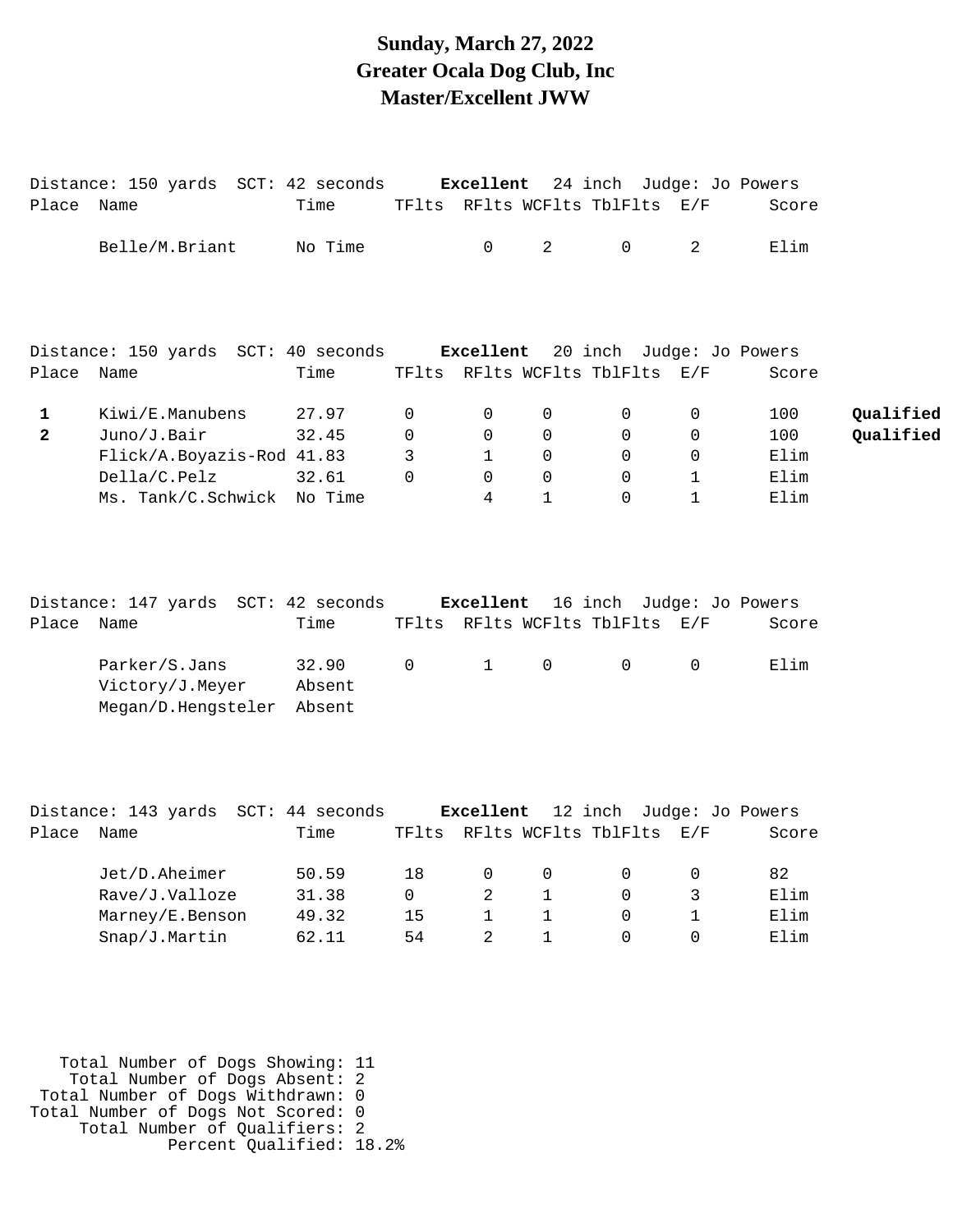|              | Distance: 150 yards  SCT: 42 seconds |        |          | Master   | 24 inch        |                      | Judge: Jo Powers |       |           |
|--------------|--------------------------------------|--------|----------|----------|----------------|----------------------|------------------|-------|-----------|
| Place        | Name                                 | Time   | TFlts    |          |                | RFlts WCFlts TblFlts | E/F              | Score |           |
|              | Vibe/N.Brissette                     | 26.82  |          | 0        | $\Omega$       | $\Omega$             | $\Omega$         | 100   | Qualified |
| $\mathbf{2}$ | Rip/H.Horn                           | 27.63  | $\Omega$ | 0        | 0              | $\Omega$             |                  | 100   | Qualified |
| 3            | Vira/J.Brettschneid 35.08            |        |          |          | $\overline{0}$ | 0                    | 0                | 100   | Qualified |
|              | Roger/A.Bixby                        | 43.74  | 3        |          | $\Omega$       | $\Omega$             | $\Omega$         | Elim  |           |
|              | Slash/J.Bauder-Heid No Time          |        |          |          | $\Omega$       | $\Omega$             |                  | Elim  |           |
|              | Reagan/N.DiGiuseppe No Time          |        |          | 2        | 2              | $\Omega$             | $\overline{2}$   | Elim  |           |
|              | Tripoli/M.Briant                     | 43.74  | 3        |          | $\Omega$       | $\Omega$             | $\Omega$         | Elim  |           |
|              | Carson/C.Sterling                    | 36.67  | $\Omega$ | 0        |                | $\Omega$             | 1                | Elim  |           |
|              | Pixel/B.Simmons                      | 35.72  | $\Omega$ | $\Omega$ |                | $\Omega$             |                  | Elim  |           |
|              | George/A.Bixby                       | 46.32  | 12       |          | $\mathbf 0$    | 0                    | 0                | Elim  |           |
|              | $Text/N$ . Innes                     | Absent |          |          |                |                      |                  |       |           |

|       | Distance: 150 yards<br>$SCT$ : | 40 seconds |          | Master       | 20 inch | Judge:               | Jo Powers |       |           |
|-------|--------------------------------|------------|----------|--------------|---------|----------------------|-----------|-------|-----------|
| Place | Name                           | Time       | TFlts    |              |         | RFlts WCFlts TblFlts | E/F       | Score |           |
| 1     | Libbi/L.Landers                | 26.46      | $\Omega$ | 0            | 0       | 0                    | 0         | 100   | Qualified |
| 2     | Kali/R.Grinsell                | 26.97      | 0        | $\Omega$     | 0       | 0                    | 0         | 100   | Qualified |
| 3     | Magi/M.Monegue Barn            | 28.73      | 0        | $\Omega$     | 0       | $\Omega$             | 0         | 100   | Qualified |
| 4     | Buoy/J.Correnti                | 29.96      | $\Omega$ | $\Omega$     | 0       | 0                    | 0         | 100   | Qualified |
|       | Axl Rose/J.O'Neill             | 56.93      | 48       | $\mathbf{1}$ | 0       | $\Omega$             | 1         | Elim  |           |
|       | Sculpin/C.Brewer               | 36.20      | 0        | 3            | 1       | 0                    | 1         | Elim  |           |
|       | Maverick/J.Messersm 38.59      |            | 0        | $\mathbf{1}$ | 3       | 0                    | 1         | Elim  |           |
|       | Ava/J.Kern                     | 29.84      | 0        | 2            | 1       | $\Omega$             | 3         | Elim  |           |
|       | She-Ra/M.Backstrom             | 31.43      | 0        | $\mathbf 0$  | 0       | 0                    | 3         | Elim  |           |
|       | Mackay/K.Fischer-Ha 31.63      |            | 0        | 2            | 2       | 0                    | 3         | Elim  |           |
|       | Sailor/S.Shaw                  | 34.00      | 0        | $\mathbf{1}$ | 1       | 0                    | 2         | Elim  |           |
|       | Bluebell/C.Pertz               | 29.49      | $\Omega$ | 0            | 1       | 0                    | 0         | Elim  |           |
|       | Soarin'/T.Flitsch              | 26.56      | $\Omega$ |              | 1       | 0                    | 1         | Elim  |           |
|       | Looxx/J.Hamilton               | No Time    |          | 1            | 0       | $\Omega$             | 3         | Elim  |           |
|       | D.O.G./M.Monegue Ba 43.44      |            | 9        |              | 1       | $\Omega$             | 0         | Elim  |           |
|       | Gemma/S.Hyde                   | 30.31      | 0        | $\mathbf 0$  | 0       | 0                    | 0         | 100   | Qualified |
|       | Echo/F.Jones                   | 35.67      | 0        | 0            | 0       | 0                    | 0         | 100   | Qualified |
|       | Aspen/N.Young                  | 36.47      | 0        | 0            | 0       | 0                    | 0         | 100   | Qualified |
|       | Jet/P.Campbell                 | Absent     |          |              |         |                      |           |       |           |
|       | Petty/J.Bauder-Heid Absent     |            |          |              |         |                      |           |       |           |
|       | Ravyn/F.Jones                  | 31.96      | 0        | $\Omega$     | 0       | $\overline{0}$       | 0         | 100   | Qualified |
|       |                                |            |          |              |         |                      |           |       |           |

|              |               | Distance: 147 yards  SCT: 42 seconds | <b>Master</b> 16 inch Judge: Jo Powers |  |       |           |
|--------------|---------------|--------------------------------------|----------------------------------------|--|-------|-----------|
| Place Name   |               | Time                                 | TFlts RFlts WCFlts TblFlts E/F         |  | Score |           |
| $\mathbf{1}$ | Surf/C.Glover |                                      | 27.21 0 0 0 0 0                        |  | 100   | Qualified |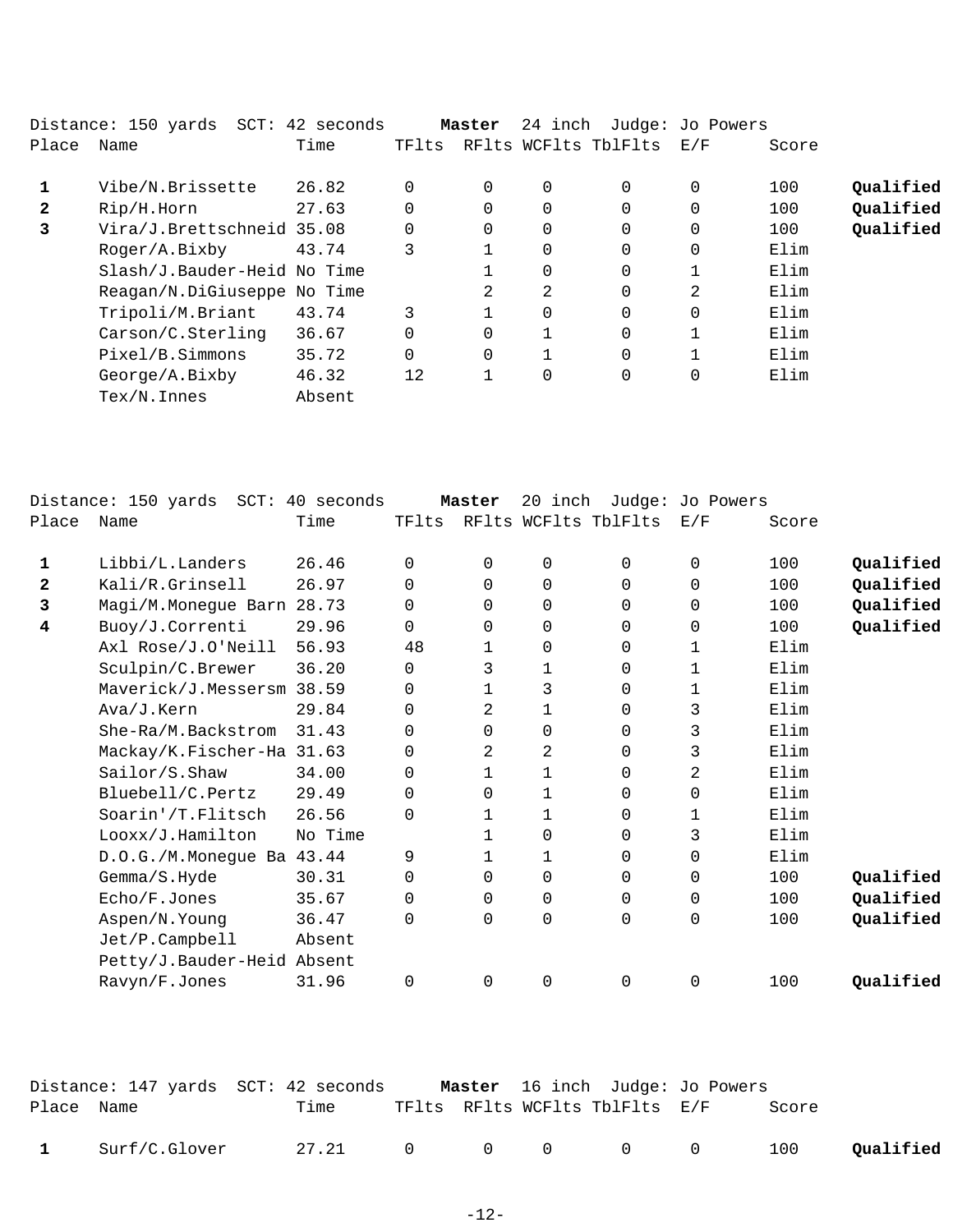| $\mathbf{2}$ | Charlie Bear/M.Hans 28.20 |         |     | 0        | $\Omega$ | 0        | $\Omega$ | 100  | Qualified |
|--------------|---------------------------|---------|-----|----------|----------|----------|----------|------|-----------|
| 3            | Lyric/C.Glover            | 28.27   |     | $\Omega$ | $\Omega$ | $\Omega$ | $\Omega$ | 100  | Qualified |
| 4            | Kyze/D.Shevitski          | 34.40   |     | $\Omega$ | $\Omega$ | $\Omega$ | $\Omega$ | 100  | Qualified |
|              | Sky/M.Battey              | 41.65   |     | 2        | 2        | $\Omega$ | 0        | Elim |           |
|              | Sal/S.Jans                | 53.79   | 33  |          | $\Omega$ | 0        | $\Omega$ | Elim |           |
|              | River/P.Reese             | 27.70   |     |          | $\Omega$ | $\Omega$ | $\Omega$ | Elim |           |
|              | Jaxon/J.Davis             | 34.29   |     | $\Omega$ |          | $\Omega$ | $\Omega$ | Elim |           |
|              | Hatter/C.O'Connor         | No Time |     |          |          | $\Omega$ | 2        | Elim |           |
|              | Max/M.Mosher              | 37.77   |     | 0        |          | $\Omega$ | $\Omega$ | Elim |           |
|              | Ishka/M.Backstrom         | 51.54   | 2.7 |          |          | $\Omega$ | $\Omega$ | Elim |           |
|              | Cooper/L.Clark            | 50.40   | 24  | $\Omega$ | $\Omega$ | $\Omega$ | $\Omega$ | 76   |           |
|              | Leila/J.Chaet             | 29.99   |     |          | 2        | $\Omega$ | 3        | Elim |           |
|              | Pagne/L.Denton            | 37.58   |     | 0        | $\Omega$ | $\Omega$ | $\Omega$ | 100  | Oualified |
|              | Jamie/B.Edmond            | 39.27   |     |          | 0        | 0        | $\Omega$ | 100  | Oualified |
|              |                           |         |     |          |          |          |          |      |           |

|              | Distance: 143 yards SCT: 44 seconds |       |          | Master         | 12 inch        |                      | Judge: Jo Powers |       |           |
|--------------|-------------------------------------|-------|----------|----------------|----------------|----------------------|------------------|-------|-----------|
| Place        | Name                                | Time  | TFlts    |                |                | RFlts WCFlts TblFlts | E/F              | Score |           |
|              | Dylan/M.Mosher                      | 27.24 | $\Omega$ | 0              | 0              | $\Omega$             | 0                | 100   | Qualified |
| $\mathbf{2}$ | Kimber/N.Schanda                    | 27.88 | $\Omega$ |                | 0              | $\Omega$             | 0                | 100   | Qualified |
| 3            | Picket/R.Reordan                    | 32.64 | $\Omega$ | $\Omega$       | 0              | $\Omega$             | $\Omega$         | 100   | Qualified |
| 4            | Frankie/K.McClung                   | 33.93 | 0        | 0              | $\overline{0}$ | $\Omega$             | $\mathbf 0$      | 100   | Qualified |
|              | Spurrier/J.Martin                   | 57.37 | 39       |                |                | 0                    | 0                | Elim  |           |
|              | Spiffy/S.Price                      | 40.29 | $\Omega$ | 2              | $\overline{0}$ | $\Omega$             | 0                | Elim  |           |
|              | Surfer Dude/F.Gilme 28.38           |       | $\Omega$ |                |                | $\Omega$             | 0                | Elim  |           |
|              | Captain Jack/J. Baud No Time        |       |          |                | $\Omega$       | $\Omega$             |                  | Elim  |           |
|              | Rikki/S.Jans                        | 52.30 | 24       | $\mathfrak{D}$ | $\Omega$       | $\Omega$             | $\Omega$         | Elim  |           |
|              | Ernie/N.Pagan                       | 41.69 | $\Omega$ | 2              | $\Omega$       | 0                    |                  | Elim  |           |

|                | Distance: 143 yards<br>$SCT$ : | 47 seconds |       | Master   | 8 inch   |                      | Judge: Jo Powers |       |           |
|----------------|--------------------------------|------------|-------|----------|----------|----------------------|------------------|-------|-----------|
| Place          | Name                           | Time       | TFlts |          |          | RFlts WCFlts TblFlts | E/F              | Score |           |
|                | Paris/W.Carlson                | 32.63      |       | 0        | 0        | 0                    | 0                | 100   | Qualified |
| $\mathbf{2}$   | Lexi/C.Tolson                  | 36.13      |       | $\Omega$ | 0        | 0                    |                  | 100   | Qualified |
| 3              | Ember/C.Froman                 | 41.30      |       | $\Omega$ | 0        | 0                    | 0                | 100   | Qualified |
| $\overline{4}$ | Taysee/M.Backstrom             | 42.64      |       | $\Omega$ | 0        | $\Omega$             | 0                | 100   | Qualified |
|                | Jeli/S.Jackson                 | 36.87      |       | $\Omega$ |          | 0                    |                  | Elim  |           |
|                | Geni/J.Culhane                 | 56.08      | 27    | $\Omega$ | $\Omega$ | 0                    | 0                | 73    |           |
|                | Kiah/C.Warrick                 | 50.92      | 9     | 2        | 0        | 0                    |                  | Elim  |           |

 Total Number of Dogs Showing: 61 Total Number of Dogs Absent: 3 Total Number of Dogs Withdrawn: 0 Total Number of Dogs Not Scored: 0 Total Number of Qualifiers: 25 Percent Qualified: 41.0%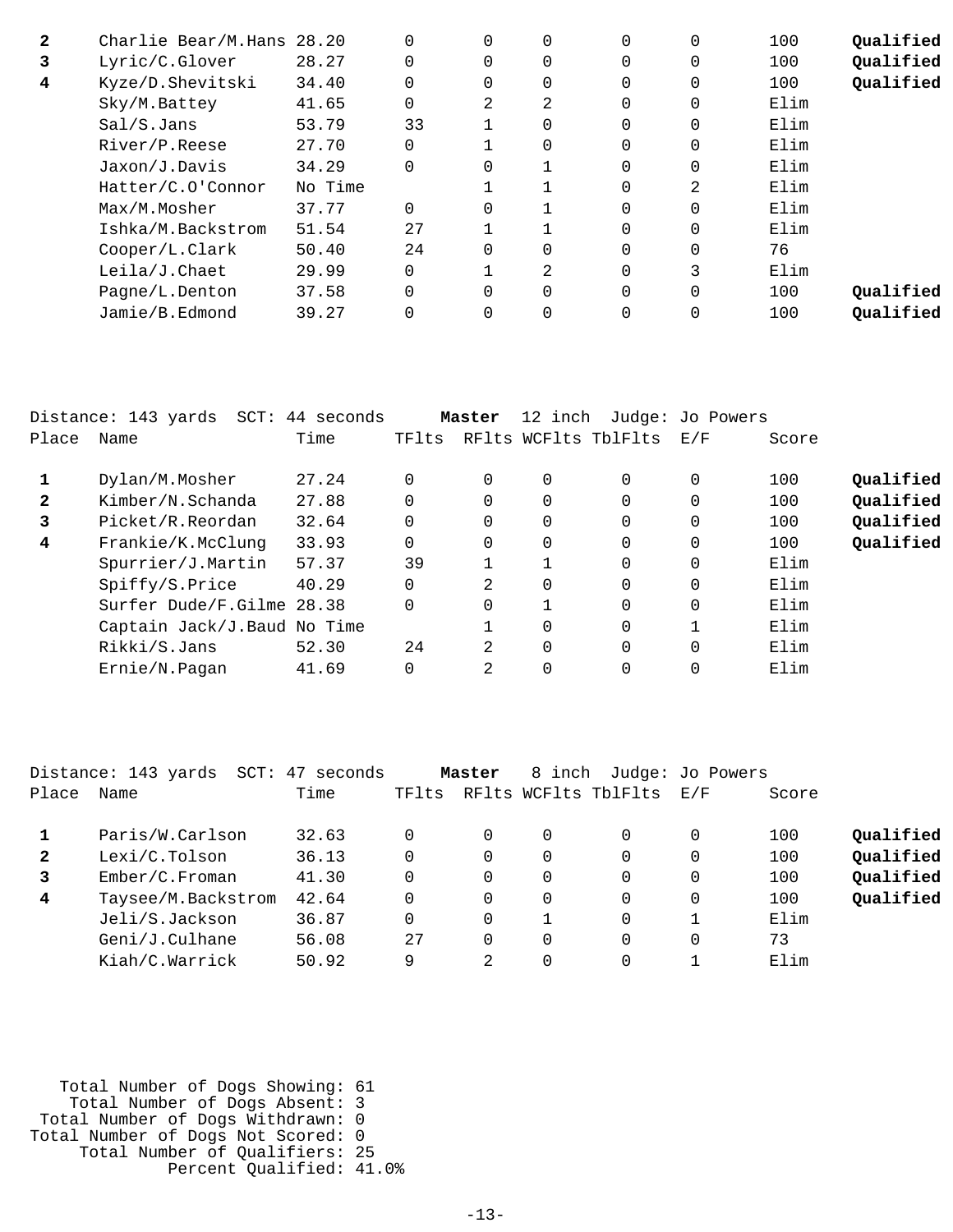|            | Distance: 143 yards SCT: 52 seconds     |      |  |                                | <b>Excellent Pref</b> 4 inch Judge: Jo Powers |
|------------|-----------------------------------------|------|--|--------------------------------|-----------------------------------------------|
| Place Name |                                         | Time |  | TFlts RFlts WCFlts TblFlts E/F | Score                                         |
|            | Rhiannon/J.Culhane $69.62$ 51 $2$ 1 0 1 |      |  |                                | Flim                                          |

 Total Number of Dogs Showing: 1 Total Number of Dogs Absent: 0 Total Number of Dogs Withdrawn: 0 Total Number of Dogs Not Scored: 0 Total Number of Qualifiers: 0 Percent Qualified: 0.0%

|              | Distance: 150 yards | 47 seconds<br>SCT: |       | Master Pref |   | 20 inch              |     | Judge: Jo Powers |           |
|--------------|---------------------|--------------------|-------|-------------|---|----------------------|-----|------------------|-----------|
| Place        | Name                | Time               | TFlts |             |   | RFlts WCFlts TblFlts | E/F | Score            |           |
|              | Change/J.Bair       | 38.41              |       |             |   |                      |     | 100              | Oualified |
| $\mathbf{2}$ | Zema/C.Schwick      | 39.62              |       | 0           |   | 0                    | 0   | 100              | Qualified |
|              | Guinness/S.Marr     | 39.93              |       | 0           | 0 |                      | 0   | 100              | Qualified |
| 4            | Jolie-Ko/M.Spence   | 39.95              | 0     | 0           |   | 0                    |     | 100              | Qualified |
|              | Derby/J.Johnson     | 33.39              | 0     | 0           |   | 0                    | 0   | Elim             |           |
|              | Vienna/C.Sterling   | 55.53              | 24    | 0           |   |                      |     | 76               |           |

|              | Distance: 150 yards<br>SCT: | 45 seconds |       | Master Pref | 16 inch              |                   | Judge: Jo Powers |           |
|--------------|-----------------------------|------------|-------|-------------|----------------------|-------------------|------------------|-----------|
| Place        | Name                        | Time       | TFlts |             | RFlts WCFlts TblFlts | $\rm E$ / $\rm F$ | Score            |           |
|              | Rainy/N.Brissette           | 26.68      | 0     | 0           |                      |                   | 100              | Qualified |
| $\mathbf{2}$ | Dazzle/J.Valloze            | 28.16      | 0     | 0           |                      |                   | 100              | Qualified |
| 3            | Party/M.Burton              | 36.87      | 0     | 0           |                      |                   | 100              | Qualified |
| 4            | Hope/S.Rosensteel           | 40.24      | 0     | 0           |                      |                   | 100              | Oualified |
|              | Ember/T.Hawks               | 48.55      | 9     |             |                      |                   | Elim             |           |
|              | Max/S.Horwitz               | Absent     |       |             |                      |                   |                  |           |
|              |                             |            |       |             |                      |                   |                  |           |

|              |             | Distance: 147 yards SCT: 47 seconds |  |                                |  | <b>Master Pref</b> 12 inch Judge: Jo Powers |           |
|--------------|-------------|-------------------------------------|--|--------------------------------|--|---------------------------------------------|-----------|
| Place Name   |             | Time                                |  | TFlts RFlts WCFlts TblFlts E/F |  | Score                                       |           |
| $\mathbf{1}$ | Max/J.Chaet | 31.51 0 0 0 0 0                     |  |                                |  | 100                                         | Qualified |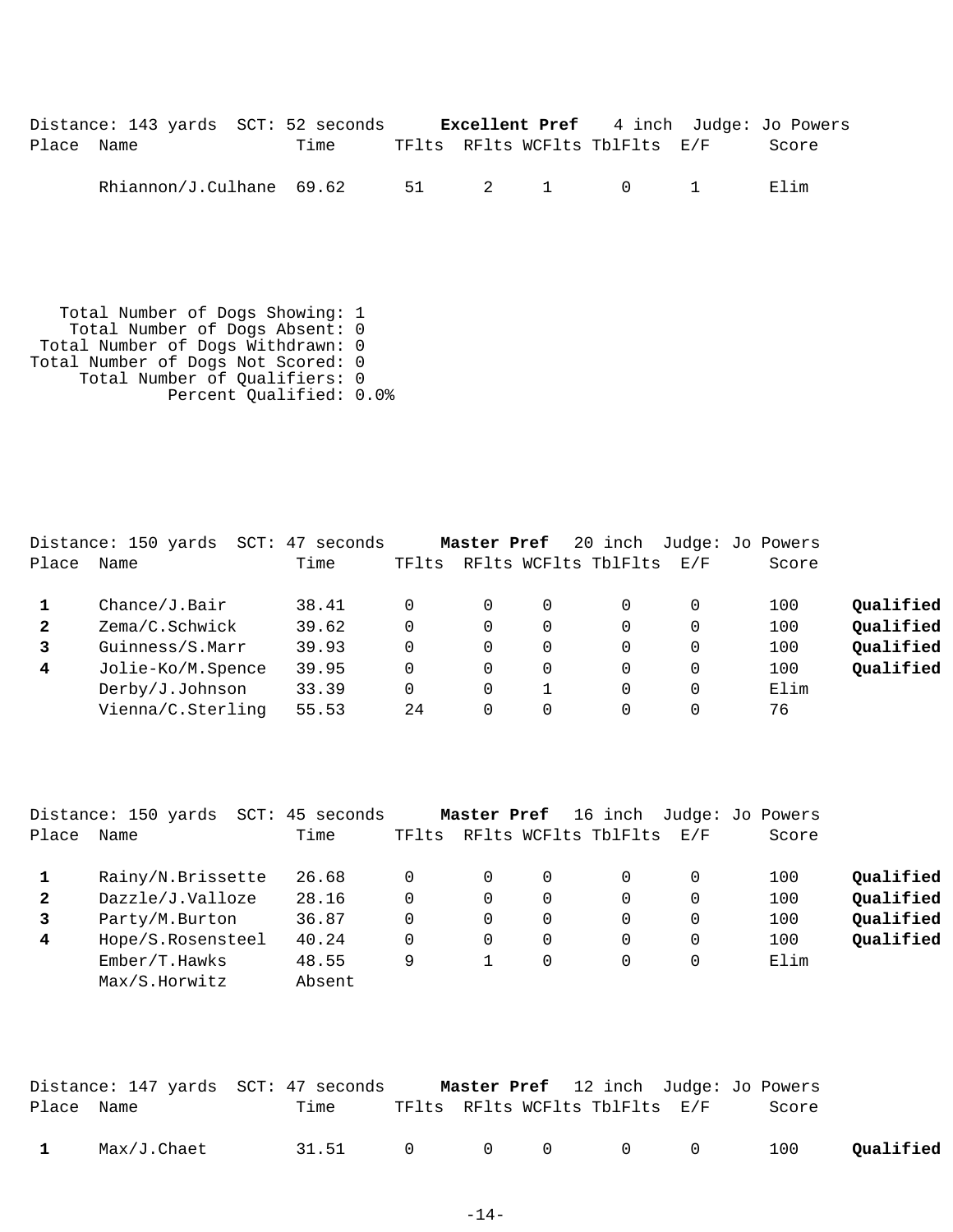| Frankie/M.Hansen  | 31.99 |  |  | 100  | Oualified |
|-------------------|-------|--|--|------|-----------|
| Bodie/B.Edmond    | 36.16 |  |  | 100  | Oualified |
| Jinx/B.Anderson   | 38.93 |  |  | 100  | Qualified |
| Stella/J.Salemi   | 37.96 |  |  | Elim |           |
| Bryden/S.Hyde     | 47.08 |  |  | 100  | Oualified |
| Victoria/M.Hissam | 40.40 |  |  | 100  | Oualified |

|            | Distance: 143 yards SCT: 49 seconds |         |                                                |   |          |                                |            | Master Pref 8 inch Judge: Jo Powers |           |
|------------|-------------------------------------|---------|------------------------------------------------|---|----------|--------------------------------|------------|-------------------------------------|-----------|
| Place Name |                                     | Time    |                                                |   |          | TFlts RFlts WCFlts TblFlts E/F |            | Score                               |           |
|            | Banner/D.Aheimer                    | 34.56   | $\begin{array}{ccc} & & & 0 & & 0 \end{array}$ |   |          |                                | $\Omega$ 0 | 100                                 | Oualified |
|            | Ditty/D.McFarlane                   | 44.97   | $\Omega$                                       | 2 | $\Omega$ |                                |            | Elim                                |           |
|            | Gauge/L.Glick                       | No Time |                                                |   |          |                                |            | Elim                                |           |

|            |                | Distance: 143 yards SCT: 52 seconds |  |                                | <b>Master Pref</b> 4 inch Judge: Jo Powers |           |
|------------|----------------|-------------------------------------|--|--------------------------------|--------------------------------------------|-----------|
| Place Name |                | Time                                |  | TFlts RFlts WCFlts TblFlts E/F | Score                                      |           |
|            | Jaxx/S.Jackson | 45.45                               |  |                                | 100                                        | Qualified |
|            | Willow/C.Ponzo | 49.25 0 0 0                         |  | $\overline{0}$                 | Elim                                       |           |

 Total Number of Dogs Showing: 23 Total Number of Dogs Absent: 1 Total Number of Dogs Withdrawn: 0 Total Number of Dogs Not Scored: 0 Total Number of Qualifiers: 16 Percent Qualified: 69.6%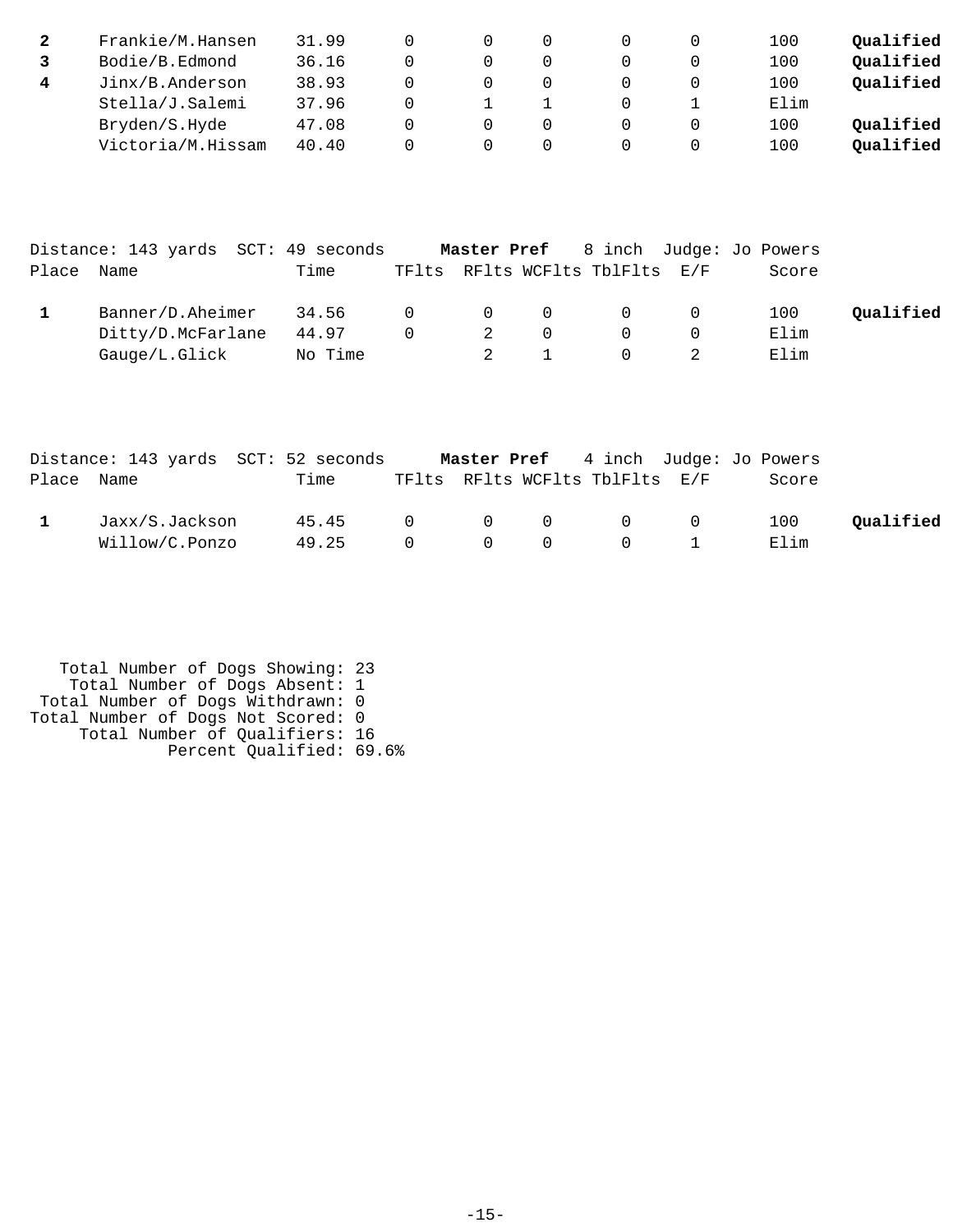#### **Sunday, March 27, 2022 Greater Ocala Dog Club, Inc Novice Standard**

|            | Distance: 125 yards SCT: 62 seconds Novice A 24 inch Judge: Jo Powers |      |  |                     |                                |   |       |           |
|------------|-----------------------------------------------------------------------|------|--|---------------------|--------------------------------|---|-------|-----------|
| Place Name |                                                                       | Time |  |                     | TFlts RFlts WCFlts TblFlts E/F |   | Score |           |
|            | Puck/B.McDonald No Time                                               |      |  | $0\qquad 0$         | $\overline{0}$                 |   | Elim  |           |
| Place Name | Distance: 125 yards SCT: 61 seconds Novice A 20 inch Judge: Jo Powers | Time |  |                     | TFlts RFlts WCFlts TblFlts E/F |   | Score |           |
|            | Sydney/W.Wignall 40.12 0                                              |      |  | $1 \quad 1 \quad 0$ |                                | 0 | 90    | Oualified |

 Total Number of Dogs Showing: 2 Total Number of Dogs Absent: 0 Total Number of Dogs Withdrawn: 0 Total Number of Dogs Not Scored: 0 Total Number of Qualifiers: 1 Percent Qualified: 50.0%

Distance: 124 yards SCT: 63 seconds **Novice B** 16 inch Judge: Jo Powers Place Name Time TFlts RFlts WCFlts TblFlts E/F Score Miku/M.Ouellette No Time  $1$  0 0 4 Elim Addie/K.Wright 54.45 0 0 0 0 1 Elim Remy/L.Clark Mo Time 3 3 3 0 3 Elim Distance: 122 yards SCT: 71 seconds **Novice B** 8 inch Judge: Jo Powers Place Name Time TFlts RFlts WCFlts TblFlts E/F Score Just/W.Carlson No Time 2 0 0 3 Elim Ricoh/W.Carlson No Time 0 0 0 0 1 Elim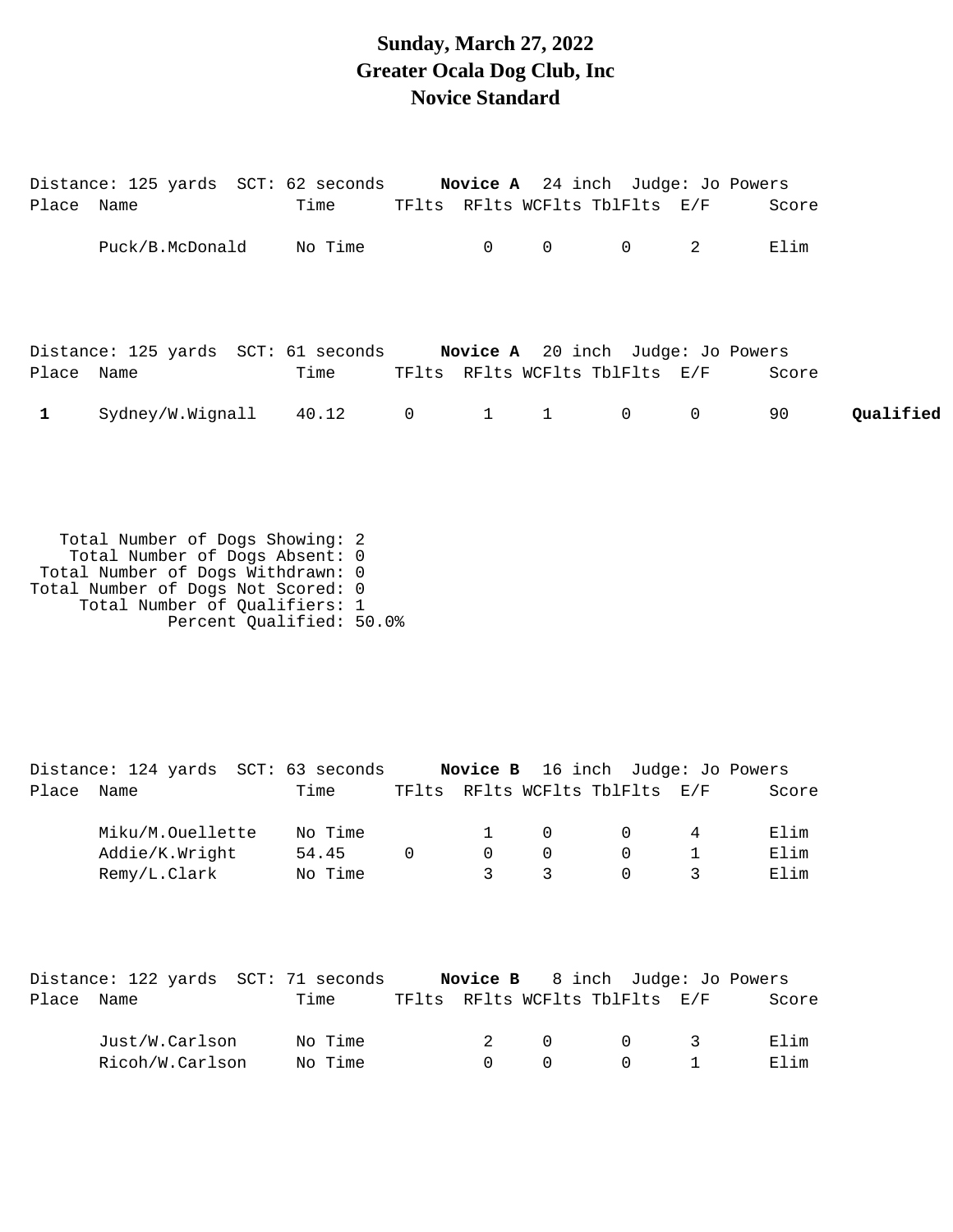| Total Number of Dogs Showing: 5    |  |
|------------------------------------|--|
| Total Number of Dogs Absent: 0     |  |
| Total Number of Dogs Withdrawn: 0  |  |
| Total Number of Dogs Not Scored: 0 |  |
| Total Number of Qualifiers: 0      |  |
| Percent Qualified: 0.0%            |  |

|            | Distance: 125 yards SCT: 67 seconds |       |          |                |                                       | Novice Pref 20 inch Judge: Jo Powers |           |
|------------|-------------------------------------|-------|----------|----------------|---------------------------------------|--------------------------------------|-----------|
| Place Name |                                     | Time  |          |                | TFlts RFlts WCFlts TblFlts E/F        | Score                                |           |
|            | Kaiser/P.Henderson 38.22            |       |          |                | $\begin{matrix}0&0&0&0&0\end{matrix}$ | 100                                  | Oualified |
|            | Link/C.Kelly                        | 79.16 | 12       | 4              | $\Omega$                              | Elim                                 |           |
|            | Bjorn/K.Jones                       | 48.29 | $\Omega$ | $\overline{0}$ | $\Omega$                              | Elim                                 |           |

|            | Distance: 125 yards SCT: 66 seconds |      |                |             | <b>Novice Pref</b> 16 inch Judge: Jo Powers  |  |       |
|------------|-------------------------------------|------|----------------|-------------|----------------------------------------------|--|-------|
| Place Name |                                     | Time |                |             | TFlts RFlts WCFlts TblFlts E/F               |  | Score |
|            | JoJo/N.Westbrook 73.03 7            |      |                |             | 4 1 1 1                                      |  | Elim  |
|            | Annabelle/M.Brew Ma 45.33           |      | $\overline{0}$ | $0\qquad 2$ | $\begin{array}{ccc} & & 0 & & 2 \end{array}$ |  | Elim  |

 Total Number of Dogs Showing: 5 Total Number of Dogs Absent: 0 Total Number of Dogs Withdrawn: 0 Total Number of Dogs Not Scored: 0 Total Number of Qualifiers: 1 Percent Qualified: 20.0%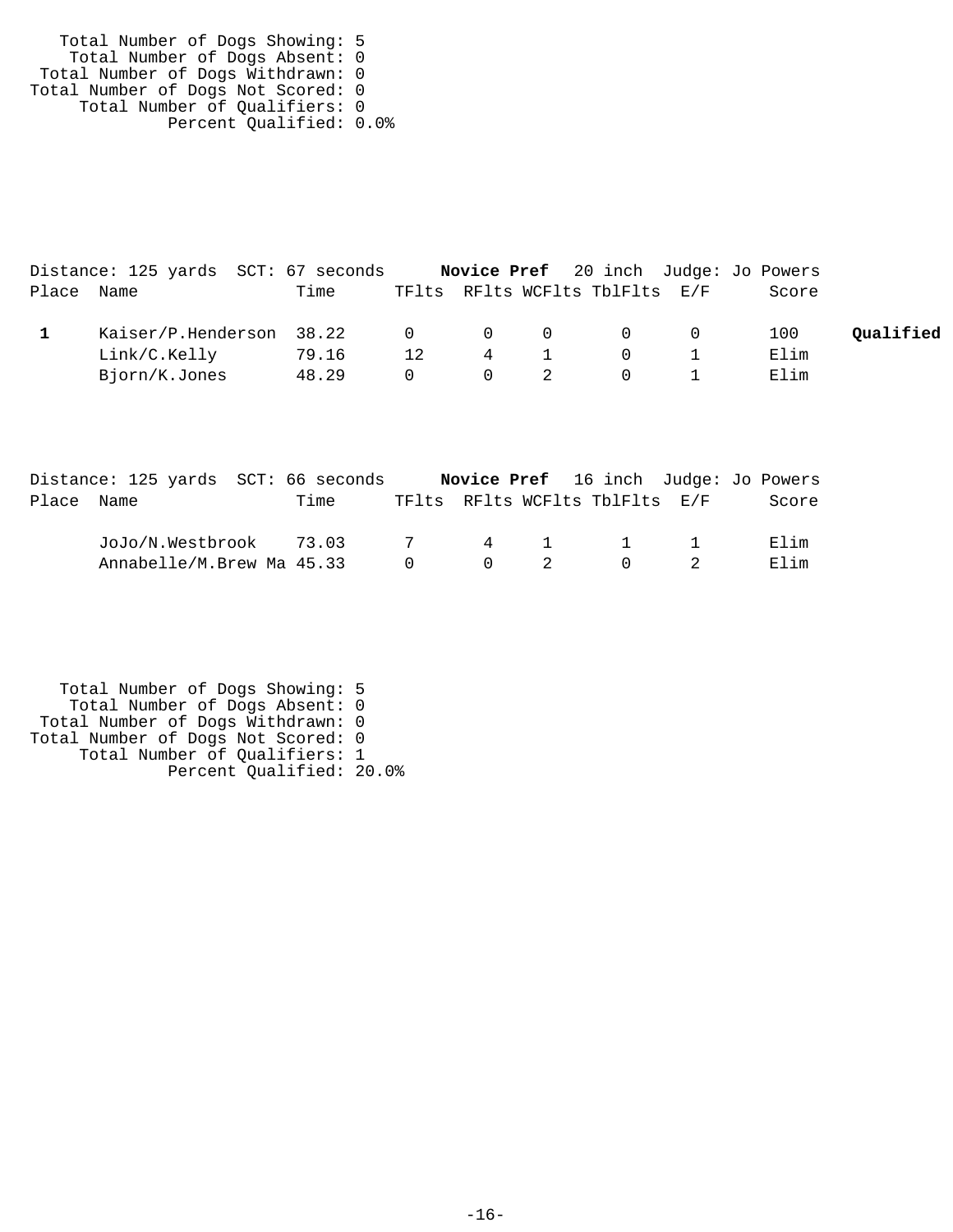#### **Sunday, March 27, 2022 Greater Ocala Dog Club, Inc Open JWW**

Distance: 137 yards SCT: 39 seconds **Open** 20 inch Judge: Jo Powers Place Name Time TFlts RFlts WCFlts TblFlts E/F Score Tommy/E.Trueman Absent Distance: 134 yards SCT: 41 seconds **Open** 16 inch Judge: Jo Powers Place Name Time TFlts RFlts WCFlts TblFlts E/F Score Abby/B.Bates 58.58 34 2 4 0 2 Elim Jitter/K.Flitsch No Time 1 0 0 2 Elim Miku/M.Ouellette 36.78 0 1 1 0 1 Elim Pete/C.Dostal Absent

 Total Number of Dogs Showing: 3 Total Number of Dogs Absent: 2 Total Number of Dogs Withdrawn: 0 Total Number of Dogs Not Scored: 0 Total Number of Qualifiers: 0 Percent Qualified: 0.0%

|       | Distance: 137 yards  SCT: 47 seconds |         |    |   |        | <b>Open Pref</b> 20 inch Judge: Jo Powers |       |
|-------|--------------------------------------|---------|----|---|--------|-------------------------------------------|-------|
| Place | Name                                 | Time    |    |   |        | TFlts RFlts WCFlts TblFlts E/F            | Score |
|       |                                      |         |    |   |        |                                           |       |
|       | Scorch/J.Jordan                      | No Time |    |   | $\cap$ |                                           | Elim  |
|       | Bjorn/K.Jones                        | 56.45   | 18 | 4 |        |                                           | Elim  |
|       | Kaiser/P.Henderson                   | 39.82   |    |   |        |                                           | Elim  |
|       |                                      |         |    |   |        |                                           |       |

|            | Distance: 137 yards SCT: 44 seconds |       |  |              |                | <b>Open Pref</b> 16 inch Judge: Jo Powers |       |
|------------|-------------------------------------|-------|--|--------------|----------------|-------------------------------------------|-------|
| Place Name |                                     | Time  |  |              |                | TFlts RFlts WCFlts TblFlts E/F            | Score |
|            | JoJo/N.Westbrook                    | 54.50 |  | $20$ $2$ $0$ | $\overline{a}$ | $\cap$                                    | Filim |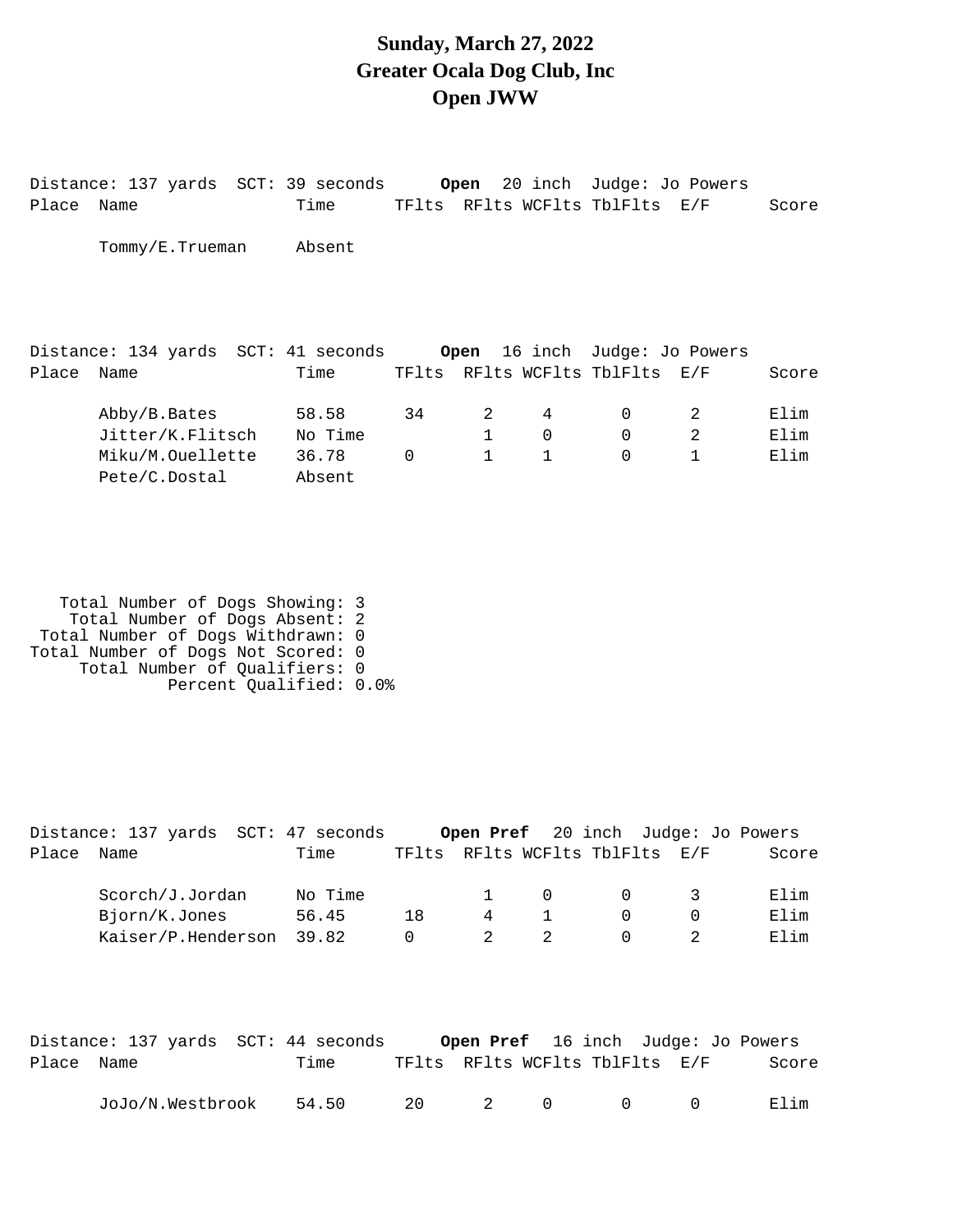| Libby/T.Hawks               | No Time |  |  | Elim |
|-----------------------------|---------|--|--|------|
| Annabelle/M.Brew Ma No Time |         |  |  | Elim |

|       | Distance: 134 yards  SCT: 46 seconds |        |     |       |              | Open Pref 12 inch Judge: Jo Powers |       |
|-------|--------------------------------------|--------|-----|-------|--------------|------------------------------------|-------|
| Place | Name                                 | Time   |     |       |              | TFlts RFlts WCFlts TblFlts E/F     | Score |
|       | Beauty/J.Gryck                       | 68.48  | 44  | $1 -$ | $\cap$       | $\overline{0}$                     | 51    |
|       | Cheri/S.Harris                       | 51.75  | 1 N | 2     | $\mathbf{1}$ | $\Omega$                           | Elim  |
|       | Gif/M.Setter                         | Absent |     |       |              |                                    |       |

|            | Distance: 130 yards SCT: 51 seconds          |       |  |                                | <b>Open Pref</b> 4 inch Judge: Jo Powers |       |
|------------|----------------------------------------------|-------|--|--------------------------------|------------------------------------------|-------|
| Place Name |                                              | Time  |  | TFlts RFlts WCFlts TblFlts E/F |                                          | Score |
|            | Vada/B.Stewart<br>Monroe/K.Seltzer, D Absent | 35.74 |  | $0 \qquad 0 \qquad 0 \qquad 1$ |                                          | Flim  |

 Total Number of Dogs Showing: 9 Total Number of Dogs Absent: 2 Total Number of Dogs Withdrawn: 0 Total Number of Dogs Not Scored: 0 Total Number of Qualifiers: 0 Percent Qualified: 0.0%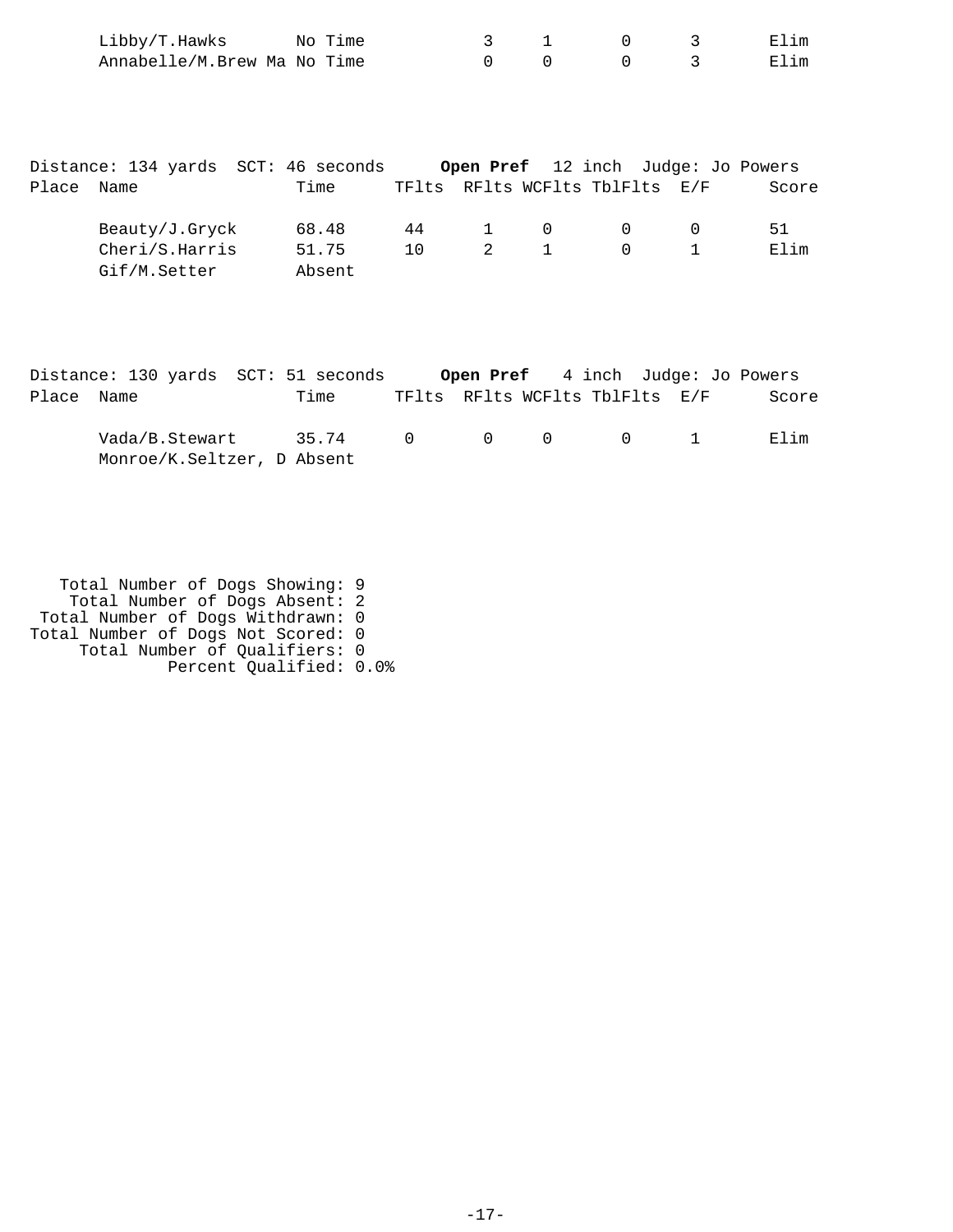#### **Sunday, March 27, 2022 Greater Ocala Dog Club, Inc Novice JWW**

| Place Name   | Distance: 115 yards SCT: 41 seconds <b>Novice A</b> 24 inch Judge: Jo Powers | Time  |    |          | TFlts RFlts WCFlts TblFlts E/F |   | Score |           |
|--------------|------------------------------------------------------------------------------|-------|----|----------|--------------------------------|---|-------|-----------|
|              | Puck/B.McDonald                                                              | 58.16 | 17 | $2 \t 2$ | $\overline{0}$                 | 2 | Elim  |           |
|              |                                                                              |       |    |          |                                |   |       |           |
| Place Name   | Distance: 115 yards SCT: 38 seconds <b>Novice A</b> 20 inch Judge: Jo Powers | Time  |    |          | TFlts RFlts WCFlts TblFlts E/F |   | Score |           |
| $\mathbf{1}$ | $Sydney/W.Wignall$ 29.52 0 0 0                                               |       |    |          | $\overline{0}$ 0               |   | 100   | Oualified |
|              |                                                                              |       |    |          |                                |   |       |           |

 Total Number of Dogs Showing: 2 Total Number of Dogs Absent: 0 Total Number of Dogs Withdrawn: 0 Total Number of Dogs Not Scored: 0 Total Number of Qualifiers: 1 Percent Qualified: 50.0%

| Place Name | Distance: 115 yards SCT: 38 seconds Novice B 20 inch Judge: Jo Powers | Time    |                | TFlts RFlts WCFlts TblFlts E/F |              |              |                | Score |
|------------|-----------------------------------------------------------------------|---------|----------------|--------------------------------|--------------|--------------|----------------|-------|
|            | Vahni/J.Chaet                                                         | 28.96   | $\overline{0}$ | $0\qquad 2$                    |              | $\mathbf 0$  | 0              | Elim  |
|            |                                                                       |         |                |                                |              |              |                |       |
|            | Distance: 114 yards SCT: 41 seconds Novice B 16 inch Judge: Jo Powers |         |                |                                |              |              |                |       |
| Place Name |                                                                       | Time    |                | TFlts RFlts WCFlts TblFlts E/F |              |              |                | Score |
|            | Addie/K.Wright                                                        | 35.56   | $\overline{0}$ | $\overline{0}$                 | $\mathbf{1}$ | $\mathsf{O}$ | $\overline{1}$ | Elim  |
|            | Remy/L.Clark                                                          | No Time |                | $\overline{a}$                 | $\mathbf{1}$ | $\mathbf 0$  | $\mathbf{1}$   | Elim  |
|            |                                                                       |         |                |                                |              |              |                |       |

|            | Distance: 112 yards SCT: 49 seconds |         |  |  | <b>Novice B</b> 8 inch Judge: Jo Powers |       |
|------------|-------------------------------------|---------|--|--|-----------------------------------------|-------|
| Place Name |                                     | Time    |  |  | TFlts RFlts WCFlts TblFlts E/F          | Score |
|            | Just/W.Carlson                      | No Time |  |  | $0 \qquad 1 \qquad 0 \qquad 2$          | Elim  |